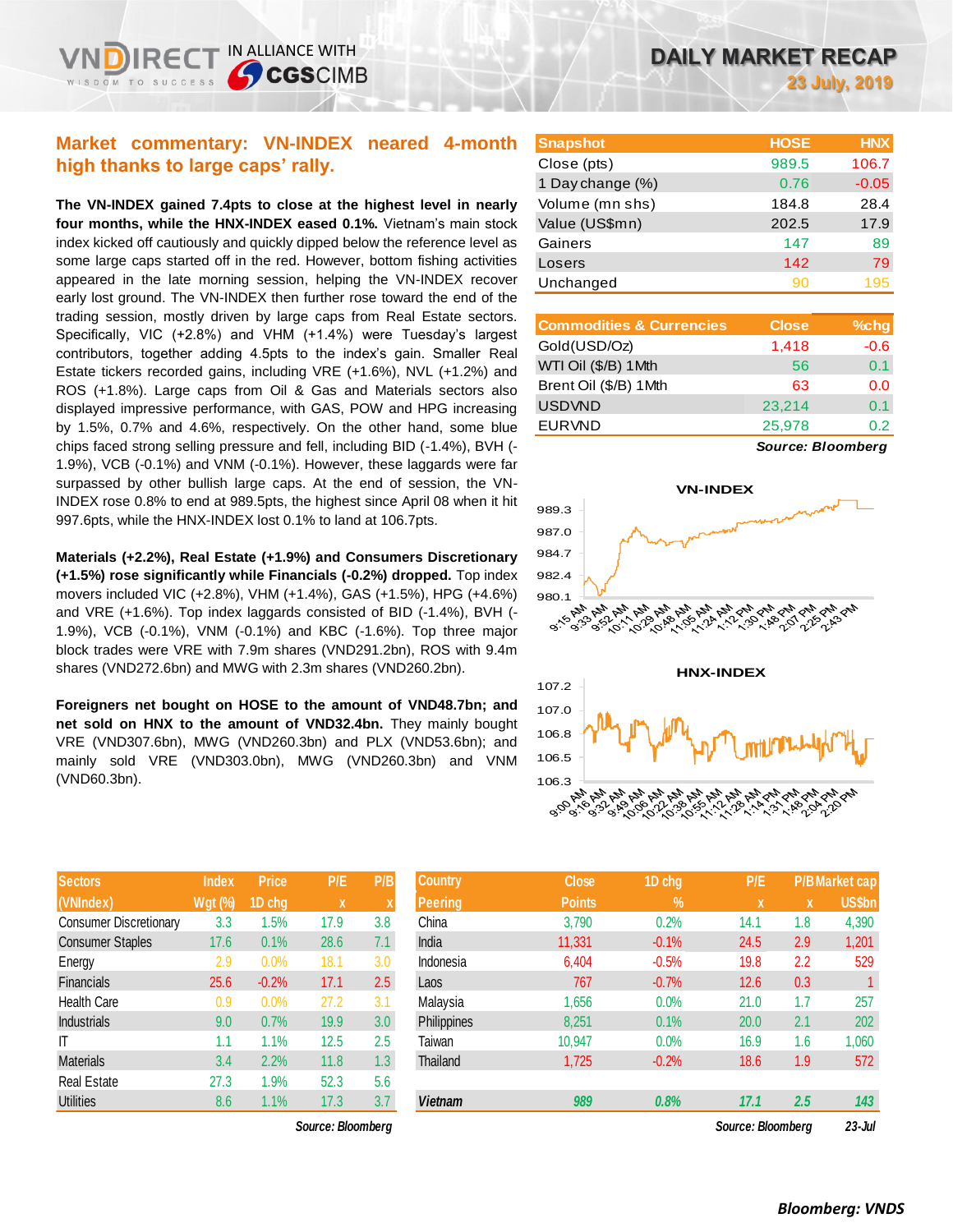## **Market News**

**Oil rallied for a third day as heightened tensions in the Persian Gulf threatened to disrupt energy flows from the crude-rich region, while a tepid demand outlook kept a lid on gains.** Futures in New York rose as much as 0.5% after climbing 1.7% over the past two sessions. Secretary of State Michael Pompeo said Monday that the U.S. had sanctioned a Chinese state- run oil trader for violating White House-imposed restrictions on Iranian crude. Meanwhile, U.K. Foreign Secretary Jeremy Hunt announced that European governments will assemble a naval mission to provide safe passage for ships through the gulf after Iran seized a British tanker. The renewed tension around the Strait of Hormuz, through which around a third of the world's seaborne oil flows, comes after five straight weeks of declines in American crude inventories have led to a tighter supply picture. Only a weak global demand outlook with few signs the U.S.-China trade war will be resolved soon are keeping oil prices from rising further. *(Bloomberg)*

**Vietnam's aviation sector growth slows.** The air travel market in the first half of this year grew slower than a year ago, the Civil Aviation Authority of Vietnam (CAAV) said. A CAAV report on aviation service quality in 1H19 found that aviation sector, including local and international airlines, transported 38.5m passengers, up 9.4% yoy. Vietnamese airlines operate 48 domestic routes connecting 22 airports, of which national carrier Vietnam Airlines runs 33 routes, budget carrier Vietjet Air 35 routes, Jetstar Pacific 23 routes, Vietnam Air Services (VASCO) manages nine routes and newly-opened Bamboo Airways has 24 routes. Total passengers transported by Vietnamese airlines reached 18.3m, up 6.2% yoy, with Vietnam Airlines accounting for 35.9 of market share, VASCO at 2%, Vietjet Air 44%, Jetstar Pacific 13.9% and Bamboo Airways 4.2%. Meanwhile, 72 international airlines ran more than 200 regular international routes and charter flights from 25 countries and territories to eight airports in Vietnam. These airlines transported 20.2m passengers during the period, up 12.5% yoy. In 1H19, Vietnamese airlines carried out more than 153,000 flights, up 2.4% yoy, with an on-time performance (OTP) rate of 84.8%. The punctual flight rate fell 1.3 percentage points from the same period last year. The number of cancelled flights was 274, accounting for 0.2%, up 0.1 percentage point over the same period in 2018. As for the Vietnamese airlines' rate of OTP flights, Bamboo Airways took the highest percentage with 93.8%, followed by VASCO, Vietnam Airlines, VietJet Air and Jetstar Pacific with 93%, 89.1%, 81.5% and 78.1%, respectively. In 1H19, VietJet Air and VASCO were the two airlines with the most cancelled flights, totalling 110 flights. VASCO's cancellations were due to weather and technology problems. The carrier currently operates flights from Noi Bai to Vinh, Dien Bien and Dong Hoi airports by ATR72 aircraft. These airports often encounter bad weather days, leading to a high rate of cancelled flights. *(Vietnamnet.vn)*

# **Coverage Universe Update**

## **Military Commercial Joint - Stock Bank (MBB VN) – Earnings Update – ADD (+52.4%)**

**Net interest income (NII) grew 25.5% yoy on increasing NIM**. Net interest margin (NIM) increased by 16bp yoy due to strong loan growth, especially from the high-yielding individual loan book. Individual loan book sustained strong growth momentum (+32.2% yoy), lifting its share of the total loan book from 34.9% at end-2Q18 to 39.5% at end-2Q19. Loan book grew 16.6% yoy, outperforming deposit book growth of 10.3% yoy, hence the pure loan-to-deposit ratio rose from 87.2% at end-2Q18 to 92.2% at end-2Q19. The individual loan book's strong performance helped asset yield improve by 14bp yoy, while funding costs only inched up by 4bp yoy, thus NIM improved 16bp yoy.

**Non-interest income (Non-II) posted robust growth of 38.4% yoy**. 38.4% yoy growth of non-II was driven by net fee income (+85.4% yoy), whereas other non-II grew slightly by 1.6% yoy. Bancassurance continued to be the main driver for net fee income, with income from insurance surged 155.1% yoy. Net fee income from payment services rose 19.7% yoy. Other income declined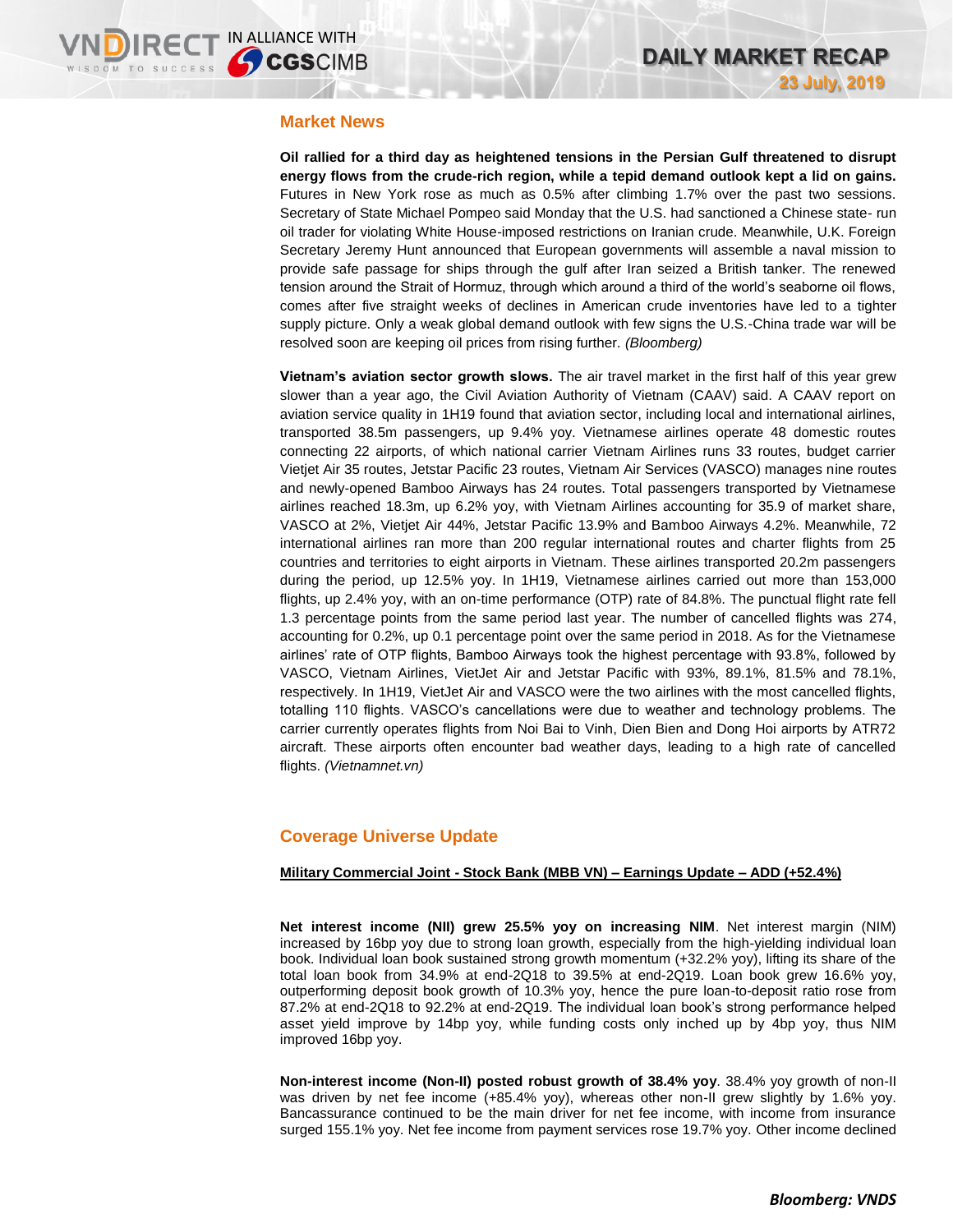by 6.1% yoy as MBB divested a real estate subsidiary in 2018, therefore it did not book profit from real estate business as it did in 2018. Income from bad debt recovery grew mildly by 7.5% yoy.

**DAILY MARKET RECAP** 

**23 July, 2019**

**Non-performing loan (NPL) ratio improved due to large write-offs**. NPL ratio declined to 1.26% by end-2Q19, from 1.29% at end-2Q18 and 1.41% at end-1Q19.This was due to aggressive writeoffs. The annualised write-off rate spiked from 1.0% of the average loan book in 2Q18 to 2.3% in 2Q19. As a result, annualised credit cost rose from 1.7% in 2Q18 to 2.1% in 2Q19. In our view, NPL at MBB has increased at a fast pace due to aggressive expansion of consumer finance business. However, MBB ramped up loan write-offs in 6M19 to reduce the NPL ratio at both the parent bank and subsidiaries.

**On track to meet our FY19F forecast**. 6M19 net profit reached VND3,931bn (+29.3% yoy), forming 51.8% of our FY19F forecast. We expect FY19 net profit to be in line with our forecast as the second half of the year is typically high season for banks. Hence, MBB would have higher income from non-II activities in 2H19 than 1H19. However, 2H19 NII would be lower than 1H19 as MBB had high credit growth in 1H19 at 13.8% vs. the assigned credit quota of 17% for FY19F. We maintain our Add rating with a TP of VND34,000. Our TP is based on an equal weighting of residual income (COE: 13.8%, LTG: 3.0%) and 1.8x FY19F P/BV.

**Re-rating catalyst and downside risks**. Re-rating catalyst is the divestment of Military Insurance Joint Stock Company (MIG VN, Not Rated; MIG). Downside risk could come from higher bad debt due to the higher risk inherent in retail lending and an imminent rise in interest rates.

*Read the full report: [HERE](https://nhanha-public-api.vndirect.com.vn/click/OGE0ODlmZDA2ODYwMjZlMjAxNjg5OGJlM2IzNDMxODU=/YTUzYjIxOGZmYzAxNDVmMDk4NGRhNmU3ODgyODc5MmE=/a53b218ffc0145f0984da6e78828792a-MBB_EarningsFlash_20190723.pdf/cmVzZWFyY2hAdm5kaXJlY3QuY29tLnZu/NTAxMw==)*

# **Notable Corporate Events**

**Vinh Hoan Corporation (VHC VN) – 1H19 business results:** VHC's revenue declined 6% yoy to VND3,814bn and COGS dropped 11% yoy to VND2,964bn in the six-month period, the company said. But with gross profit in 2Q19 alone jumping around 19% yoy, revenue from financial activities in 1H19 surging 227% yoy to VND179bn while financial expenses in the six-month period plunging to VND49bn (-55% yoy), VHC's 1H19 net profit jumped to VND699bn (+64% yoy). *(Ndh.vn)*

**FPT Corporation (FPT VN) – 1H19 business results:** FPT said its consolidated revenue reached VND12,492bn (+22% yoy) and EBT hit VND2,139bn (+27% yoy) in the first half of this year. Specifically, the revenue from overseas markets rose 34% yoy to VND 5,208bn, and its EBT jumped 36% to VND802bn, contributing 42% and 38%, respectively, to the corporation's business results in the period. *(VNDIRECT Research, FPT)*

*<to be continued>*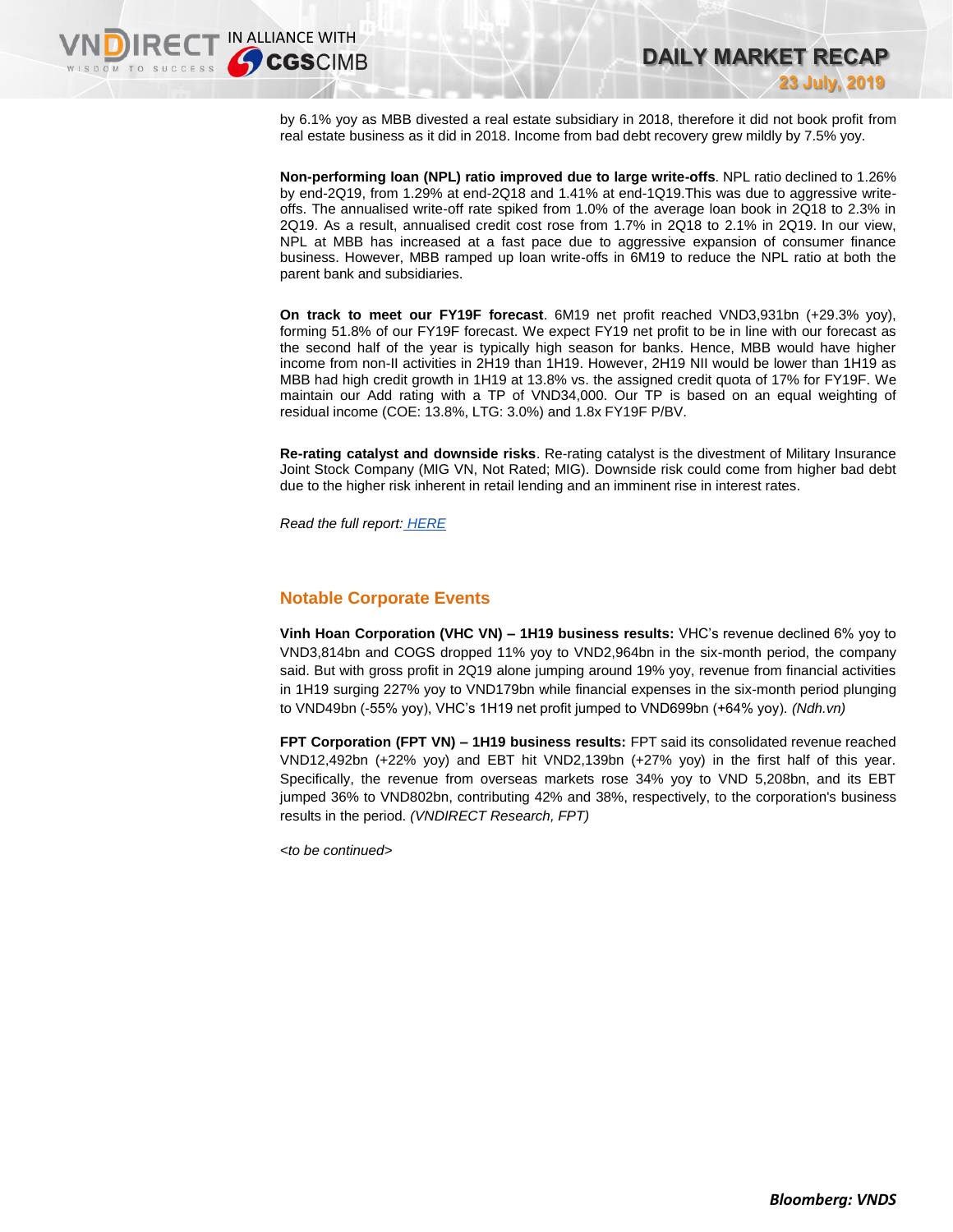# **DAILY MARKET RECAP 23 July, 2019**

# **COVERAGE SUMMARY**

WISDOM TO SUCCESS

VND

IRECT IN ALLIANCE WITH

| Ticker          | <b>Close</b><br>price | <b>Adjusted</b><br>target<br>price | <b>Dividend</b><br>yield | <b>Potential</b><br>return | <b>Rating</b> | Investment thesis summary/Update                                                                                                                                                                                                                                                                                                                                                                                                                                                                                                       | <b>Latest</b><br>report |
|-----------------|-----------------------|------------------------------------|--------------------------|----------------------------|---------------|----------------------------------------------------------------------------------------------------------------------------------------------------------------------------------------------------------------------------------------------------------------------------------------------------------------------------------------------------------------------------------------------------------------------------------------------------------------------------------------------------------------------------------------|-------------------------|
| PC <sub>1</sub> | 18,000                | 24,500                             | 0.0%                     | 36.1%                      | <b>ADD</b>    | 1. Robust backlog in 2019F. According to the company, the total<br>backlog of the grid erection and installation segment is estimated at<br>VND2,829bn at the beginning of 2019<br>2. Promising outlook for hydropower segment. Investments in<br>hydropower have gradually helped improved PC1's earnings quality<br>thanks to high margins and recurring, stable revenues.                                                                                                                                                           | <b>Link</b>             |
| <b>LPB</b>      | 8,400                 | 12,200                             | 11.9%                    | 57.1%                      | ADD           | 1. LPB has embarked on an extensive branch network expansion<br>initiative that is unmatched by other banks.<br>2. Potential for a boost in fee income from bancassurance.<br>3. LPB is considering migrating to HOSE. A listing on HOSE will<br>increase liquidity for LPB<br>4. High dividend yield on a low valuation.                                                                                                                                                                                                              | Link                    |
| <b>NLG</b>      | 29,400                | 35,500                             | 1.7%                     | 22.4%                      | <b>ADD</b>    | 1. Project delay has led to haircut of our FY18F presales estimate.<br>2. Project licenses bode well for FY19F launches.<br>3. New land parcel acquired in Dec to support long term growth.<br>1. ACV is a robust long-term bet on the aviation growth story than                                                                                                                                                                                                                                                                      | <b>Link</b>             |
| <b>ACV</b>      | 81,500                | 105,000                            | 0.0%                     | 28.8%                      | ADD           | even a basket of domestic airline stocks.<br>2. MOT's divestment of ACV stake to be a significant catalyst.<br>3. High return on capital and superior growth prospects justify<br>valuation premium.                                                                                                                                                                                                                                                                                                                                   | <b>Link</b>             |
| <b>DPM</b>      | 15,100                | 20,000                             | 6.7%                     | 39.1%                      | ADD           | 1. Core urea business could face near-term margin pressure due to<br>the expected increases in gas input prices, which will outweigh ASP<br>recovery, in our view.<br>2. NH3-NPK project is the earnings growth driver over the next few<br>years, contributing 1.4-2.6tr annually to revenue starting from<br>2018F. However high interest expense and D&A burden could result<br>in annual losses in 2019-20F.<br>3. Pending VAT policy change in Vietnam is expected to boost<br>DPM's gross margin by 2-3% pts from 2019F onwards. | Link                    |
| QNS             | 31,600                | 43,900                             | 1.6%                     | 40.5%                      | ADD           | 1. QNS is the leading branded soymilk player in Vietnam and a<br>major sugar producer.<br>2. The company commanded 82% market share of the packaged<br>soymilk market and accounted for around 10% of total nationwide<br>sugar supply in 2017.                                                                                                                                                                                                                                                                                        | Link                    |
| <b>LTG</b>      | 22,900                | 27,300                             | 11.8%                    | 31.0%                      | ADD           | 1. Market leader in the CPC segment with 21% market share (vs.<br>second largest player VFG with 8.3% market share). LTG could<br>easily maintain the market leadership in the segment thanks to (1)<br>extensive distribution network, and (2) established long-term<br>relationships with suppliers.<br>2. Long-term strategy is to focus on the Agrifood segment with high<br>potential in export markets such as China, Philippines, Indonesia,<br>etc.<br>3. LTG is trading far below its domestic peers.                         | Link                    |
| ۷СВ             | 78,900                | 73,800                             | 1.0%                     | -5.4%                      | <b>HOLD</b>   | 1. Solid core earnings growth with earnings from divestment and<br>bancassurance deals creating uncaptured upside<br>2. Strongly positioned to penetrate the retail banking segment.<br>3. Well-regarded bank with best-in-class asset quality and strong<br>deposit franchise.<br>4. Successful private placement enhanced capital buffers.                                                                                                                                                                                           | <b>Link</b>             |
| <b>MBB</b>      | 22,700                | 34,000                             | 2.6%                     | 52.4%                      | <b>ADD</b>    | 1. Solid earnings on improving NIM and strong fee income growth<br>with huge room to continue to boost asset yields.<br>2. Continued shift towards retail lending supports NIM expansion.<br>3. Dynamic strategy to boost fee income.<br>4. Prudent risk management evinced by a clean balance sheet                                                                                                                                                                                                                                   | <u>Link</u>             |
| <b>VPB</b>      | 19,100                | 21,200                             | 0.0%                     | 11.0%                      | HOLD          | 1. The leading market player in consumer finance with high returns<br>on capital.<br>2. Stricter credit controls hampered earnings growth in FY18.<br>3. More digitalisation initiatives to grow fee income and cut costs.<br>VPB has launched a new digital platform in SME banking, retail<br>banking and consumer finance.                                                                                                                                                                                                          | <u>Link</u>             |
| <b>TCM</b>      | 26,000                | 32,300                             | 2.0%                     | 26.2%                      | <b>ADD</b>    | 1. The only vertically-integrated textile manufacturer in Vietnam.<br>2. Sears's bankruptcy will dent FY18 and FY19F earnings.<br>3. EVFTA is expected to confer a competitive advantage to TCM<br>due to "Fabric forward Rules of Origin"                                                                                                                                                                                                                                                                                             | <b>Link</b>             |
| <b>HPG</b>      | 21,700                | 26,600                             | 0.0%                     | 22.6%                      | ADD           | 1. We believe HPG will further consolidate its domestic market<br>share.<br>2. Higher sales volume but lower ASP<br>3. Slight delay and capex overruns on the second phase of Dung<br>Quat Steel Complex project.                                                                                                                                                                                                                                                                                                                      | <u>Link</u>             |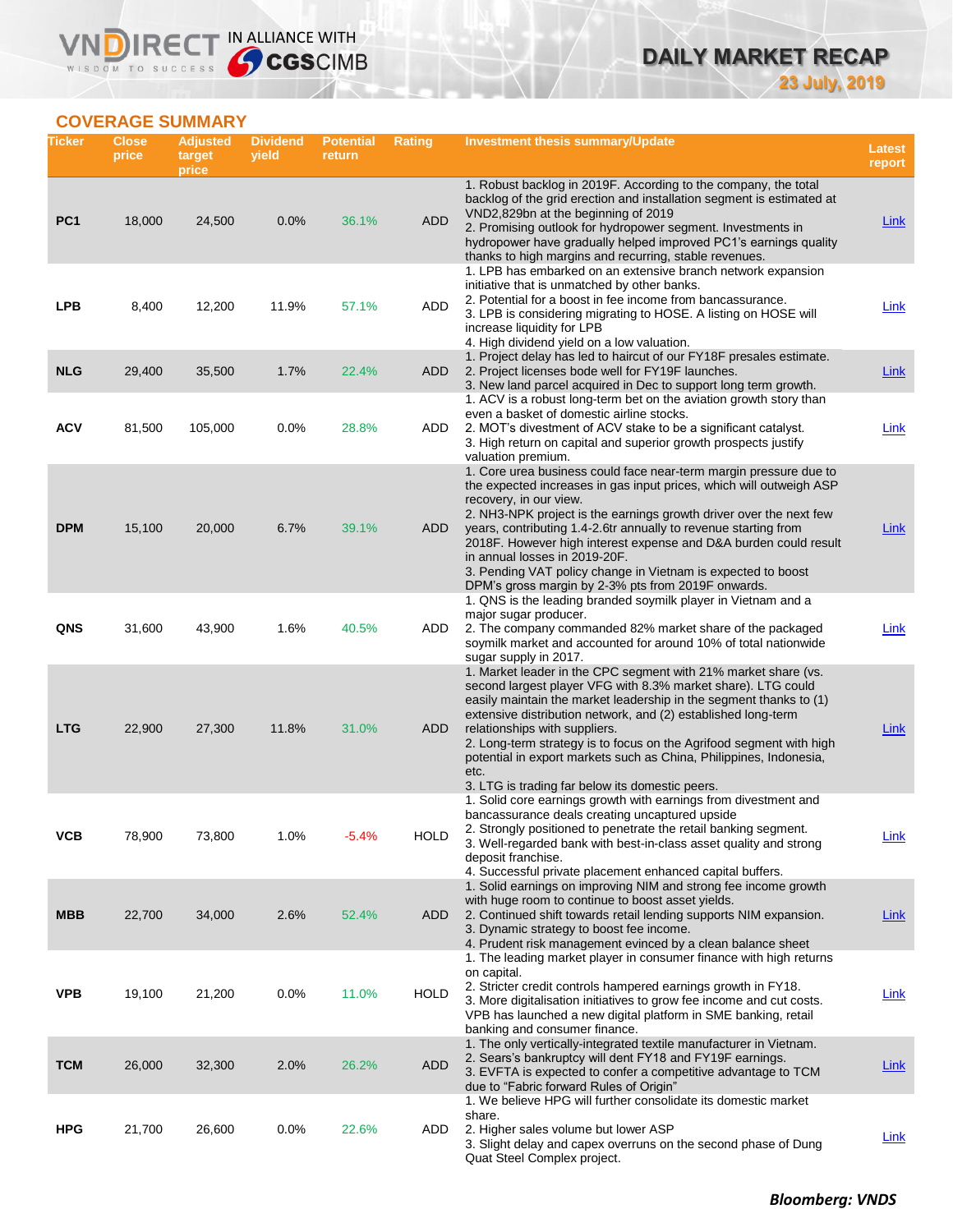# **DAILY MARKET RECAP**

**23 July, 2019**

| Ticker     | Close<br>price | <b>Adjusted</b><br>target<br>price | <b>Dividend</b><br>yield | <b>Potential</b><br>return | <b>Rating</b> | Investment thesis summary/Update                                                                                                                                                                                                                                                                                                                                                                                                                                                    | <b>Latest</b><br>report |
|------------|----------------|------------------------------------|--------------------------|----------------------------|---------------|-------------------------------------------------------------------------------------------------------------------------------------------------------------------------------------------------------------------------------------------------------------------------------------------------------------------------------------------------------------------------------------------------------------------------------------------------------------------------------------|-------------------------|
| <b>PVT</b> | 16,750         | 21,000                             | 6.7%                     | 32.0%                      | <b>ADD</b>    | 1. A beneficiary of secular oil and gas demand growth in Vietnam<br>with stable cash flow and a robust business model.<br>2. PVT boasts a stable business model with assured annual<br>transportation volumes and long-term charter rates.<br>3. We see the ongoing fleet rejuvenation benefitting PVT's long-<br>term prospects.                                                                                                                                                   | <b>Link</b>             |
| <b>STK</b> | 23,650         | 25,200                             | 6.4%                     | 12.9%                      | <b>HOLD</b>   | 1. Second-largest synthetic fiber manufacturer in Vietnam.<br>2. STK is a direct beneficiary of CPTPP and the US-China trade<br>war.<br>3. Trang Bang 5 (TB5) project's commercial operations will start in<br>1Q19F.                                                                                                                                                                                                                                                               | Link                    |
| AAA        | 18,700         | 25,300                             | 10.9%                    | 46.2%                      | <b>ADD</b>    | 1. AAA is the largest plastic packaging manufacturer and exporter in<br>South East Asia, with current production capacity of 8,000<br>tonnes/month.<br>2. AAA will be able to capture market share globally in countries<br>such as Japan and the U.S.<br>3. AAA aims to expand its production and adopt effective cost<br>controls.                                                                                                                                                | Link                    |
| <b>PNJ</b> | 77,500         | 94,900                             | 2.3%                     | 24.8%                      | ADD           | 1. PNJ is leading the jewellery market in Vietnam with an estimated<br>30% market share in the branded segment in 2018, per<br>management.<br>2. Extensive store network and still expanding.<br>3. Sustained momentum at PNJ Gold and anticipated turnaround at<br>PNJ Silver to drive strong topline growth.                                                                                                                                                                      | <b>Link</b>             |
| <b>KDH</b> | 22,100         | 25,800                             | 2.3%                     | 19.0%                      | <b>ADD</b>    | 1. KDH owns 500ha land bank in the inner city area of HCMC<br>following its recent merger with Binh Chanh Construction &<br>Investment (BCI, Unlisted).<br>2. Its strategy to develop mid-range condos and gated townhouse<br>communities makes for a diversified range of products and lowers<br>market risk.<br>3. We believe KDH's high quality housing developments have<br>helped it to establish its brand name among prospective buyers,<br>driving strong sales absorption. | Link                    |
| <b>DCM</b> | 8,000          | 9,900                              | 6.2%                     | 30.0%                      | ADD           | 1. Parent company PVN guarantees 12% ROE for the company's<br>urea operations in FY15-18F, protecting DCM from adverse market<br>movements.<br>2. Changes to Vietnam's VAT policy in 2018-19F could help expand<br>DCM's gross margin by 3-4% from 2019F onwards, in our view.<br>3. Uncertainty around 2019F input gas price policy, however, is a<br>major risk that could counter positive effects of VAT policy change.                                                         | Link                    |
| <b>VTP</b> | 146,900        | 111,000                            | 1.0%                     | $-23.4%$                   | <b>REDUCE</b> | 1. High growth company in a fast-evolving industry.<br>2. VTP's market share gains can be attributed to advanced<br>technology and strong infrastructure.<br>3. VTP's core sales is expected to grow at a CAGR of 48.5% to<br>2020.<br>4. Healthy financial status with strong cash reserves and high ROE.<br>1. Well-established retail brand name and customer base.                                                                                                              | Link                    |
| <b>ACB</b> | 30,800         | 39,500                             | 3.3%                     | 31.5%                      | ADD           | 2. Large retail customer base enables a strong fee income<br>franchise.<br>3. Legacy issues resolved, resulting in a healthy balance sheet.                                                                                                                                                                                                                                                                                                                                         | <b>Link</b>             |
| <b>GAS</b> | 107,100        | 91,600                             | 3.9%                     | $-10.6%$                   | <b>REDUCE</b> | 1. Flat oil price outlook could weigh on sales growth<br>2. Depleting gas supply puts pressure on input costs<br>3. Demand and capacity expansion to partly offset rising costs                                                                                                                                                                                                                                                                                                     | Link                    |
| <b>PVS</b> | 22,900         | 25,000                             | 5.3%                     | 14.5%                      | <b>HOLD</b>   | 1. A diversified oilfield services company with strong financial health<br>2. Key beneficiary of Vietnam's push for renewed dry gas reserves<br>3. Strong earnings growth expected in FY18-21F                                                                                                                                                                                                                                                                                      | Link                    |
| <b>PVD</b> | 18,050         | 19,600                             | 0.0%                     | 8.6%                       | <b>HOLD</b>   | 1. PVD's rig fleet as young enough to benefit from anticipated global<br>oilfield services market upturn<br>2. We differ in expecting PVD's profitability to turn around in FY19-<br>21F                                                                                                                                                                                                                                                                                            | <b>Link</b>             |
| MSH        | 60,500         | 62,500                             | 5.8%                     | 9.1%                       | <b>HOLD</b>   | 1. MSH leads position in apparel manufacturing industry, solidified<br>by a strong customer base of global premium fashion brands.<br>2. A change in product mix with larger contribution from high-margin<br>FOB (Free on Board) apparel production is expected to be the near-<br>term growth driver.                                                                                                                                                                             | <b>Link</b>             |
| <b>MWG</b> | 108,900        | 118,800                            | 1.3%                     | 10.4%                      | <b>HOLD</b>   | 1. Mobile World Investment Corporation (MWG) is the largest<br>consumer electronics retailer in term of both revenue and earnings.<br>2. We see long-term potential in the grocery retail business,<br>underpinned by: 1) high-growth segment to lure both local and<br>foreign retailers; and 2) improving performance of BHX in late-2018.                                                                                                                                        | <u>Link</u>             |

IRECT IN ALLIANCE WITH

VND

WISDOM TO SUCCESS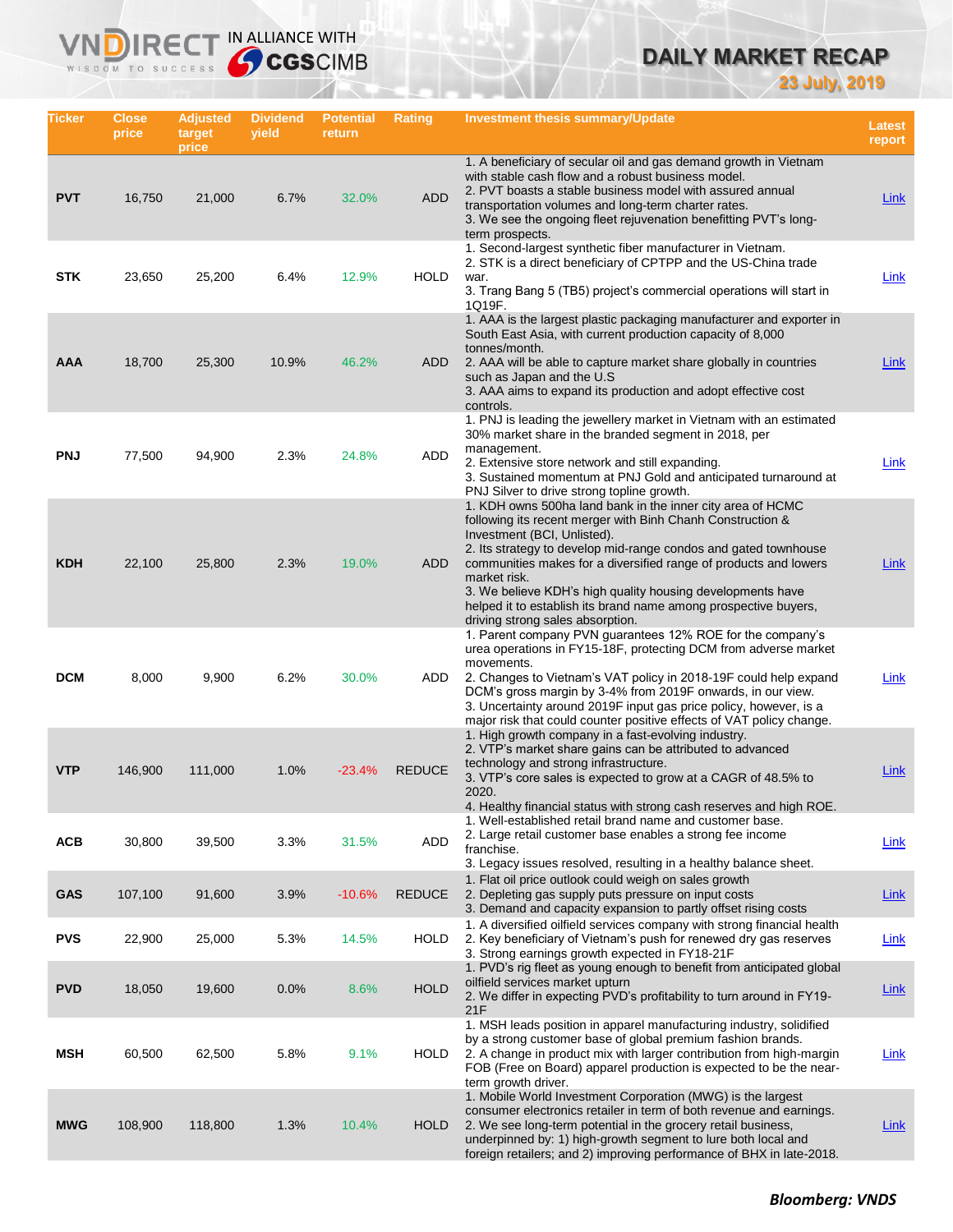

# **DAILY MARKET RECAP**

**23 July, 2019**

| <b>Ticker</b> | <b>Close</b><br>price | <b>Adjusted</b><br>target<br>price | <b>Dividend</b><br>vield | <b>Potential</b><br><b>return</b> | <b>Rating</b> | <b>Investment thesis summary/Update</b>                                                                                                                                                                                                                               | Latest<br>report |
|---------------|-----------------------|------------------------------------|--------------------------|-----------------------------------|---------------|-----------------------------------------------------------------------------------------------------------------------------------------------------------------------------------------------------------------------------------------------------------------------|------------------|
| <b>POW</b>    | 14.100                | 18.334                             | 0.0%                     | 30.0%                             | ADD           | 1. The leading gas-fired power producer in Vietnam<br>2. Riding the anticipated power shortage in the South of Vietnam<br>3. Well-positioned to excel in the competitive electricity market<br>4. Vigorous 2019F outlook, solid EPS growth of 16.6% over FY18-<br>21F | Link             |
| <b>TCB</b>    | 21.050                | 27,400                             | 0.0%                     | 30.2%                             | <b>ADD</b>    | 1. Unique ecosystem banking approach that is unmatched by rivals.<br>2. TCB has the strongest and most diversified non-II franchise.<br>3. Advanced technology enables customer-centric system.<br>4. Potential re-rating catalysts and downside risks.               | Link             |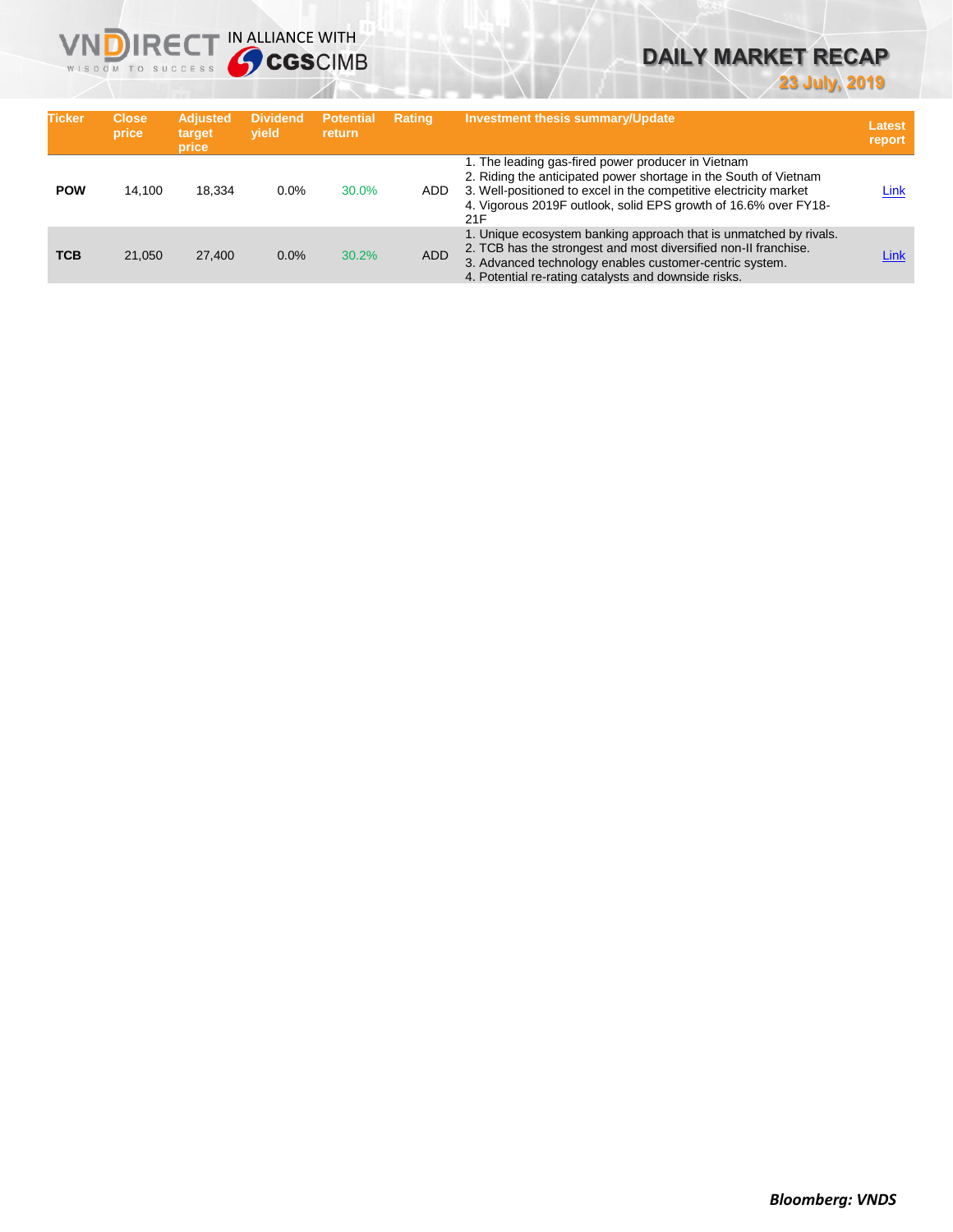## **MARKET MOVEMENTS**

WISDOM TO SUCCESS

n

|              |                    |         |         | <b>VND</b> |               |              |                    |         |            | <b>VND</b> |
|--------------|--------------------|---------|---------|------------|---------------|--------------|--------------------|---------|------------|------------|
| Last         | Chg                | $%$ chq | Vol.    | Index      | <b>Ticker</b> | Last         | Chg                | $%$ chq | Vol.       | Index      |
| <b>Price</b> |                    |         |         | impact     |               | <b>Price</b> |                    |         |            | impact     |
| 6.270        | 410                | 7.00    | 3,050   | 0.001      | BII           | 1.100        | 100                | 10.00   | 367.100    | 0.005      |
| 29,850       | 1,950              | 6.99    | 130     | 0.017      | <b>EVS</b>    | 9,900        | 900                | 10.00   | 21,900     | 0.014      |
| 36,900       | 2,400              | 6.96    | 1.310   | 0.137      | <b>VMS</b>    | 8.800        | 800                | 10.00   | 100        | 0.004      |
| 25,500       | 1,650              | 6.92    | 111,330 | 0.006      | <b>CLH</b>    | 14.400       | 1,300              | 9.92    | 100        | 0.006      |
| 37,900       | 2,450              | 6.91    | 470     | 0.010      | <b>TMB</b>    | 10,000       | 900                | 9.89    | 1,000      | 0.003      |
|              | <b>Top gainers</b> |         |         |            |               |              | <b>Top gainers</b> |         | <b>HNX</b> |            |

IRECT IN ALLIANCE WITH

| <b>Top losers</b> |              |          |         |         | <b>VND</b>   |
|-------------------|--------------|----------|---------|---------|--------------|
| <b>Ticker</b>     | Last         | Cha      | %chq    | Vol.    | <b>Index</b> |
|                   | <b>Price</b> |          |         |         | impact       |
| <b>RDP</b>        | 8.370        | $-630$   | $-7.00$ | 20      | $-0.006$     |
| <b>DXV</b>        | 3,060        | $-230$   | $-6.99$ | 5,830   | $-0.001$     |
| SC <sub>5</sub>   | 26,050       | $-1,950$ | $-6.96$ | 7,700   | $-0.009$     |
| <b>SRC</b>        | 16,750       | $-1,250$ | $-6.94$ | 129.390 | $-0.010$     |
| <b>PLP</b>        | 9,500        | $-700$   | $-6.86$ | 14,570  | $-0.005$     |

| <b>VND</b><br><b>Top index movers</b> |              |       |      |         |              |  |  |  |
|---------------------------------------|--------------|-------|------|---------|--------------|--|--|--|
| <b>Ticker</b>                         | Last         | Cha   | %chq | Vol.    | <b>Index</b> |  |  |  |
|                                       | <b>Price</b> |       |      |         | impact       |  |  |  |
| VIC                                   | 119,800      | 3,300 | 2.83 | 1.50MLN | 3.265        |  |  |  |
| <b>VHM</b>                            | 85,800       | 1,200 | 1.42 | 826.210 | 1.188        |  |  |  |
| <b>GAS</b>                            | 107,100      | 1,600 | 1.52 | 165.220 | 0.905        |  |  |  |
| <b>HPG</b>                            | 21,700       | 950   | 4.58 | 9.01MLN | 0.776        |  |  |  |
| VRE                                   | 37,300       | 600   | 1.63 | 1.39MLN | 0.413        |  |  |  |

| <b>VND</b><br><b>Top index laggers</b> |              |          |         |                      |          |  |  |  |
|----------------------------------------|--------------|----------|---------|----------------------|----------|--|--|--|
| <b>Ticker</b>                          | Last         | Cha      | %chq    | <b>Index</b><br>Vol. |          |  |  |  |
|                                        | <b>Price</b> |          |         |                      | impact   |  |  |  |
| <b>BID</b>                             | 35,250       | $-500$   | $-1.40$ | 2.13MLN              | $-0.505$ |  |  |  |
| <b>BVH</b>                             | 84,200       | $-1,100$ | $-1.86$ | 157,410              | $-0.332$ |  |  |  |
| <b>VCB</b>                             | 78.900       | $-100$   | $-0.13$ | 626.060              | $-0.110$ |  |  |  |
| <b>VNM</b>                             | 125,400      | $-100$   | $-0.08$ | 764,550              | $-0.051$ |  |  |  |
| <b>KBC</b>                             | 15,350       | $-250$   | $-1.60$ | 1.91MLN              | $-0.035$ |  |  |  |

| <b>HOSE</b>        |              |       |         |         |              |                    |              | <b>HNX</b> |         |         |              |
|--------------------|--------------|-------|---------|---------|--------------|--------------------|--------------|------------|---------|---------|--------------|
| <b>Top gainers</b> |              |       |         |         | <b>VND</b>   | <b>Top gainers</b> |              |            |         |         | <b>VND</b>   |
| Ticker             | Last         | Chg   | $%$ chq | Vol.    | <b>Index</b> | Ticker             | Last         | Chg        | $%$ chq | Vol.    | <b>Index</b> |
|                    | <b>Price</b> |       |         |         | impact       |                    | <b>Price</b> |            |         |         | impact       |
| TIE                | 6,270        | 410   | 7.00    | 3,050   | 0.001        | BII                | 1.100        | 100        | 10.00   | 367.100 | 0.005        |
| <b>TIX</b>         | 29,850       | 1,950 | 6.99    | 130     | 0.017        | <b>EVS</b>         | 9,900        | 900        | 10.00   | 21,900  | 0.014        |
| LGC                | 36,900       | 2,400 | 6.96    | 1.310   | 0.137        | VMS                | 8,800        | 800        | 10.00   | 100     | 0.004        |
| <b>CMX</b>         | 25,500       | 1,650 | 6.92    | 111,330 | 0.006        | <b>CLH</b>         | 14,400       | 1,300      | 9.92    | 100     | 0.006        |
| BTT                | 37.900       | 2.450 | 6.91    | 470     | 0.010        | TMB                | 10.000       | 900        | 9.89    | 1.000   | 0.003        |

| <b>Top losers</b> |              |          |         |         | <b>VND</b>   | <b>Top losers</b> |              |          |          |         | <b>VND</b>   |
|-------------------|--------------|----------|---------|---------|--------------|-------------------|--------------|----------|----------|---------|--------------|
| <b>Ticker</b>     | Last         | Chg      | $%$ chg | Vol.    | <b>Index</b> | Ticker            | Last         | Chg      | $%$ chq  | Vol.    | <b>Index</b> |
|                   | <b>Price</b> |          |         |         | impact       |                   | <b>Price</b> |          |          |         | impact       |
| <b>RDP</b>        | 8,370        | $-630$   | $-7.00$ | 20      | $-0.006$     | <b>SPI</b>        | 800          | $-100$   | $-11.11$ | 39,200  | $-0.002$     |
| <b>DXV</b>        | 3,060        | $-230$   | $-6.99$ | 5,830   | $-0.001$     | <b>VDL</b>        | 21,600       | $-2,400$ | $-10.00$ | 400     | $-0.006$     |
| SC <sub>5</sub>   | 26,050       | $-1,950$ | $-6.96$ | 7,700   | $-0.009$     | <b>NAP</b>        | 10,000       | $-1.100$ | $-9.91$  | 500     | $-0.004$     |
| <b>SRC</b>        | 16,750       | $-1,250$ | $-6.94$ | 129,390 | $-0.010$     | D <sub>11</sub>   | 18,200       | $-2,000$ | $-9.90$  | 52,300  | $-0.008$     |
| <b>PLP</b>        | 9,500        | $-700$   | $-6.86$ | 14,570  | $-0.005$     | <b>VCR</b>        | 17,700       | $-1,900$ | $-9.69$  | 612,000 | $-0.018$     |
|                   |              |          |         |         |              |                   |              |          |          |         |              |

| Top index movers |              |       |      |         | <b>VND</b> | <b>Top index movers</b> |              |       |         |         | <b>VND</b>   |
|------------------|--------------|-------|------|---------|------------|-------------------------|--------------|-------|---------|---------|--------------|
| Ticker           | Last         | Chg   | %chq | Vol.    | Index      | Ticker                  | Last         | Chg   | $%$ chq | Vol.    | <b>Index</b> |
|                  | <b>Price</b> |       |      |         | impact     |                         | <b>Price</b> |       |         |         | impact       |
| VIC              | 119,800      | 3.300 | 2.83 | .50MLN  | 3.265      | <b>DGC</b>              | 32,800       | 1.500 | 4.79    | 405.100 | 0.118        |
| <b>VHM</b>       | 85,800       | 1.200 | 1.42 | 826,210 | 1.188      | <b>VCS</b>              | 77,800       | 1.600 | 2.10    | 324,600 | 0.054        |
| GAS              | 107.100      | 1.600 | 1.52 | 165.220 | 0.905      | PVI                     | 36,900       | 900   | 2.50    | 207.400 | 0.034        |
| <b>HPG</b>       | 21,700       | 950   | 4.58 | 9.01MLN | 0.776      | <b>NTP</b>              | 40,100       | 1,000 | 2.56    | 89,800  | 0.028        |
| <b>VRE</b>       | 37,300       | 600   | 1.63 | 1.39MLN | 0.413      | <b>PVS</b>              | 22,900       | 100   | 0.44    | 2.70MLN | 0.025        |

| <b>Top index laggers</b> |              |          |           |          | <b>VND</b> | Top index laggers |              |          |         |         | <b>VND</b>   |
|--------------------------|--------------|----------|-----------|----------|------------|-------------------|--------------|----------|---------|---------|--------------|
| Ticker                   | Last         | Chg      | %chq      | Vol.     | Index      | Ticker            | Last         | Chg      | $%$ chq | Vol.    | <b>Index</b> |
|                          | <b>Price</b> |          |           |          | impact     |                   | <b>Price</b> |          |         |         | impact       |
| BID                      | 35.250       | $-500$   | $-1.40$   | 2.13MLN  | $-0.505$   | ACB               | 30,800       | $-200$   | $-0.65$ | .95MLN  | $-0.260$     |
| <b>BVH</b>               | 84.200       | $-1.100$ | $-1.86$   | 157.410  | $-0.332$   | <b>HHC</b>        | 108.100      | $-6.900$ | $-6.00$ | 300     | $-0.066$     |
| <b>VCB</b>               | 78.900       | $-100$   | $-0.13$   | 626,060  | $-0.110$   | CEO               | 10.500       | $-400$   | $-3.67$ | .66MLN  | $-0.066$     |
| <b>VNM</b>               | 125,400      | $-100$   | $-0.08$   | 764.550  | $-0.051$   | <b>OCH</b>        | 8,700        | $-300$   | $-3.33$ | 100     | $-0.029$     |
| KBC                      | 15.350       | $-250$   | .60<br>-1 | 1.91 MLN | $-0.035$   | HUT               | 2,400        | $-100$   | $-4.00$ | 773.000 | $-0.021$     |

| <b>Top liquidity</b> |              |       |         |         | <b>VND</b>   | <b>Top liquidity</b> |              |        |         |                   | <b>VND</b>   |
|----------------------|--------------|-------|---------|---------|--------------|----------------------|--------------|--------|---------|-------------------|--------------|
| Ticker               | Last         | Chg   | $%$ chq | Val.    | <b>Index</b> | Ticker               | Last         | Chg    | $%$ chq | Val.              | <b>Index</b> |
|                      | <b>Price</b> |       |         | (VNDbn) | impact       |                      | <b>Price</b> |        |         | (VNDbn)           | impact       |
| <b>ROS</b>           | 28,000       | 500   | 1.82    | 268     | 0.084        | <b>PVS</b>           | 22,900       | 100    | 0.44    | 62                | 0.025        |
| <b>HPG</b>           | 21,700       | 950   | 4.58    | 193     | 0.776        | <b>ACB</b>           | 30,800       | $-200$ | $-0.65$ | 60                | $-0.260$     |
| VIC                  | 119,800      | 3.300 | 2.83    | 179     | 3.265        | <b>VCS</b>           | 77.800       | 1,600  | 2.10    | 25                | 0.054        |
| <b>MBB</b>           | 22,700       | 500   | 2.25    | 163     | 0.319        | <b>SHB</b>           | 6,800        | 0      | 0.00    | 21                | 0.000        |
| <b>MWG</b>           | 108,900      | 2,400 | 2.25    | 97      | 0.315        | C69                  | 21,800       | 1,900  | 9.55    | 21                | 0.008        |
|                      |              |       |         |         |              |                      |              |        |         | Source: Bloomberg |              |

*Source: Bloomberg*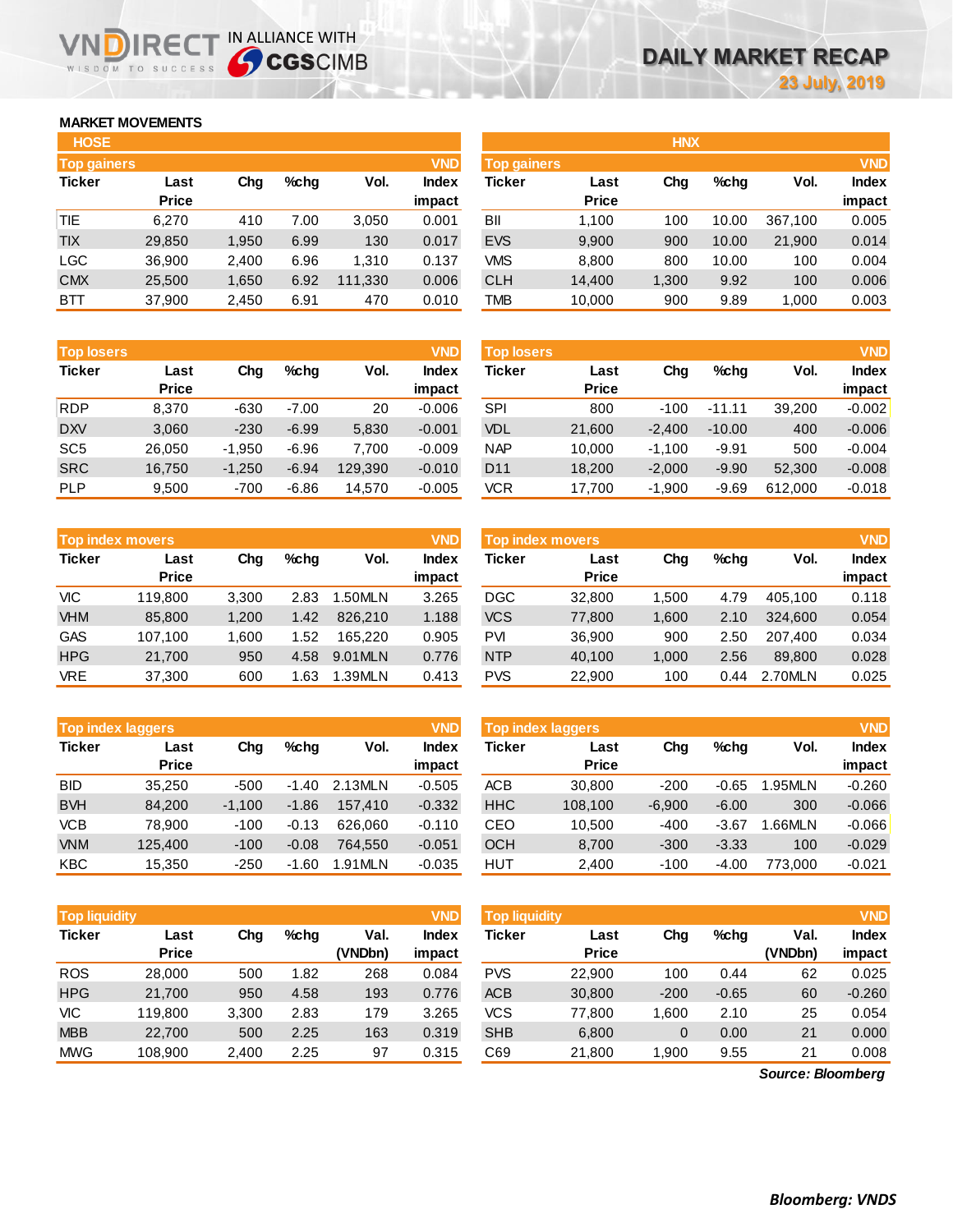## **FOREIGN ACTIVITIES**

WISDOM TO SUCCESS

**NDIRECT IN ALLIANCE WITH** 

| <b>Volume (Mn'shs)</b> | <b>HOSE</b> | <b>HNX</b> | Value (VND'bn)        | <b>HOSE</b> | <b>HNX</b> |
|------------------------|-------------|------------|-----------------------|-------------|------------|
| <b>BUY</b>             | 18.1        | 0.4        | <b>BUY</b>            | 969.0       | 6.9        |
| % of market            | 10.0%       | 1.5%       | % of market           | 21.7%       | 1.7%       |
| <b>SELL</b>            | 20.9        | 2.3        | <b>SELL</b>           | 920.3       | 39.3       |
| % of market            | 11.6%       | 8.3%       | % of market           | 20.6%       | 9.4%       |
| <b>NET BUY (SELL)</b>  | (2.81)      | (1.9)      | <b>NET BUY (SELL)</b> | 48.7        | (32.4)     |

*Source: HSX, HNX*

**Foreign net buy/sell (30 days) in VND'bn**



| <b>YTD ACCUMULATION</b> |             |            |                       |             |                             |
|-------------------------|-------------|------------|-----------------------|-------------|-----------------------------|
| <b>Volume (MIn'shs)</b> | <b>HOSE</b> | <b>HNX</b> | <b>Value (VND'bn)</b> | <b>HOSE</b> | <b>HNX</b>                  |
| <b>BUY</b>              | 2,160.5     | 145.1      | <b>BUY</b>            | 99,695.7    | 2,693.9                     |
| % of market             | 9.5%        | 3.0%       | % of market           | 19.4%       | 1.6%                        |
| <b>SELL</b>             | 2,113.6     | 181.3      | <b>SELL</b>           | 89,635.0    | 3,065.0                     |
| % of market             | 9.3%        | 3.8%       | % of market           | 17.5%       | 1.8%                        |
| <b>NET BUY (SELL)</b>   | 46.9        | (36.2)     | <b>NET BUY (SELL)</b> | 10,061      | (371.1)<br>Source: HSX, HNX |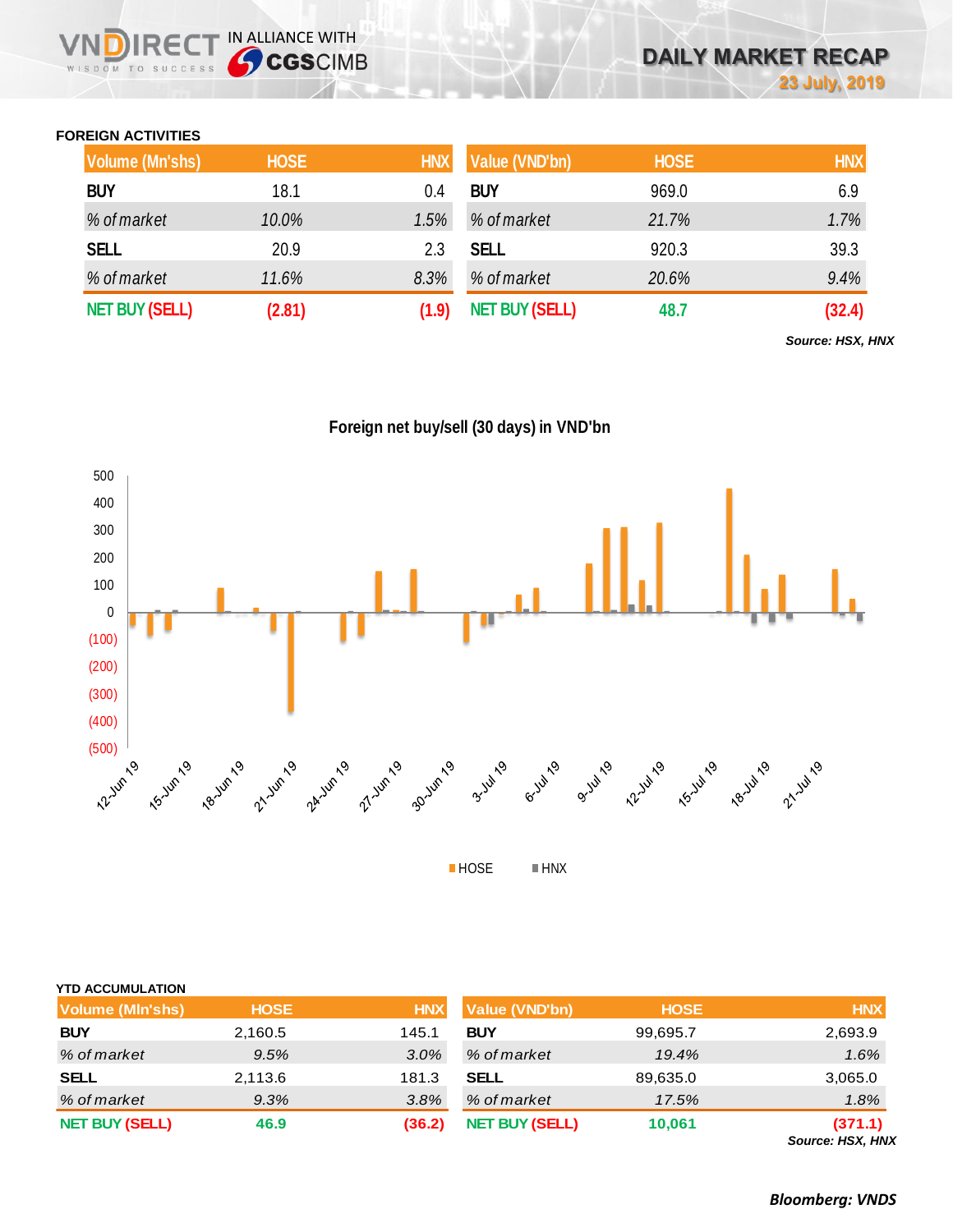## **FOREIGN ACTIVITIES**

WISDOM TO SUCCESS

n

**IRECT IN ALLIANCE WITH** 

|               |                               | <b>HOSE</b> |      |       |                        |            |                               | <b>HNX</b> |         |       |                 |
|---------------|-------------------------------|-------------|------|-------|------------------------|------------|-------------------------------|------------|---------|-------|-----------------|
|               | Top buy by foreigners (value) |             |      |       | <b>VND'bn</b>          |            | Top buy by foreigners (value) |            |         |       | <b>VND'bn</b>   |
| <b>Ticker</b> | Last<br><b>Price</b>          | Chg         | %chg | Value | <b>Index</b><br>impact | Ticker     | Last<br><b>Price</b>          | Chg        | %chg    | Value | Index<br>impact |
| <b>VRE</b>    | 37,300                        | 600         | 1.63 | 307.6 | 0.413                  | <b>PVS</b> | 22.900                        | 100        | 0.44    | 4.6   | 0.000           |
| <b>MWG</b>    | 108,900                       | 2,400       | 2.25 | 260.3 | 0.315                  | <b>DGC</b> | 32,800                        | 1,500      | 4.79    | 0.7   | 0.000           |
| <b>PLX</b>    | 64.200                        | 0           | 0.00 | 53.6  | 0.000                  | TNG        | 20,800                        | $-300$     | $-1.42$ | 0.6   | 0.000           |
| <b>VIC</b>    | 119,800                       | 3,300       | 2.83 | 49.0  | 3.265                  | TIG        | 3,400                         | 200        | 6.25    | 0.4   | 0.000           |
| <b>VHM</b>    | 85,800                        | 1,200       | 1.42 | 39.3  | 1.188                  | <b>LHC</b> | 62,900                        | 0          | 0.00    | 0.1   | 0.000           |

|               | <b>VND'bn</b><br><b>Top sell by foreigners (value)</b> |        |         |       |                 |            | Top sell by foreigners (value) |        |         |       |                 |  |
|---------------|--------------------------------------------------------|--------|---------|-------|-----------------|------------|--------------------------------|--------|---------|-------|-----------------|--|
| <b>Ticker</b> | Last<br><b>Price</b>                                   | Chg    | %chg    | Value | Index<br>impact | Ticker     | Last<br><b>Price</b>           | Chg    | %chg    | Value | Index<br>impact |  |
| <b>VRE</b>    | 37.300                                                 | 600    | 1.63    | 303.0 | 0.413           | <b>PVS</b> | 22,900                         | 100    | 0.44    | 25.8  | 0.000           |  |
| <b>MWG</b>    | 108.900                                                | 2,400  | 2.25    | 260.3 | 0.315           | <b>CEO</b> | 10,500                         | $-400$ | $-3.67$ | 7.8   | 0.000           |  |
| <b>VNM</b>    | 125.400                                                | $-100$ | $-0.08$ | 60.3  | $-0.051$        | <b>SHS</b> | 9,600                          | $-100$ | $-1.03$ | 2.7   | 0.000           |  |
| <b>VIC</b>    | 119,800                                                | 3,300  | 2.83    | 55.0  | 3.265           | <b>VCS</b> | 77,800                         | 1,600  | 2.10    | 0.5   | 0.000           |  |
| VHM           | 85,800                                                 | ,200   | 1.42    | 40.5  | 1.188           | VGS        | 7,900                          | $-100$ | $-1.25$ | 0.5   | 0.000           |  |

|               | <b>VND'bn</b><br>Top net buy by foreigners (value) |        |         |       |                 |            | Top net buy by foreigners (value) |        |         |       | <b>VND'bn</b>          |
|---------------|----------------------------------------------------|--------|---------|-------|-----------------|------------|-----------------------------------|--------|---------|-------|------------------------|
| <b>Ticker</b> | Last<br><b>Price</b>                               | Chg    | $%$ chg | Value | Index<br>impact | Ticker     | Last<br><b>Price</b>              | Chg    | %chg    | Value | <b>Index</b><br>impact |
| <b>PLX</b>    | 64.200                                             | 0      | 0.00    | 49.3  | 0.000           | <b>DGC</b> | 32,800                            | .500   | 4.79    | 0.7   | 0.000                  |
| <b>VCB</b>    | 78,900                                             | $-100$ | $-0.13$ | 17.6  | $-0.110$        | <b>TNG</b> | 20,800                            | $-300$ | $-1.42$ | 0.5   | 0.000                  |
| <b>CTD</b>    | 112,200                                            | 200    | 0.18    | 15.5  | 0.005           | TIG        | 3.400                             | 200    | 6.25    | 0.4   | 0.000                  |
| <b>MSN</b>    | 79,600                                             | 400    | 0.51    | 15.4  | 0.138           | <b>NAG</b> | 5,700                             | 200    | 3.64    | 0.1   | 0.000                  |
| <b>GEX</b>    | 21.600                                             | 100    | 0.47    | 8.4   | 0.013           | <b>LHC</b> | 62.900                            | 0      | 0.00    | 0.0   | 0.000                  |

|               | Top net sell by foreigners (value) |        |         |         | VND'bn          |            | Top net sell by foreigners (value) |        |         |          | <b>VND'bn</b>          |
|---------------|------------------------------------|--------|---------|---------|-----------------|------------|------------------------------------|--------|---------|----------|------------------------|
| <b>Ticker</b> | Last<br><b>Price</b>               | Chg    | $%$ chg | Value   | Index<br>impact | Ticker     | Last<br><b>Price</b>               | Chg    | %chg    | Value    | <b>Index</b><br>impact |
| <b>VNM</b>    | 125.400                            | $-100$ | $-0.08$ | $-23.8$ | $-0.051$        | <b>PVS</b> | 22,900                             | 100    | 0.44    | $-21.23$ | 0.000                  |
| <b>HPG</b>    | 21.700                             | 950    | 4.58    | $-19.0$ | 0.776           | <b>CEO</b> | 10,500                             | $-400$ | $-3.67$ | $-7.84$  | 0.000                  |
| <b>HBC</b>    | 14.100                             | $-500$ | $-3.42$ | $-10.5$ | $-0.034$        | <b>SHS</b> | 9.600                              | $-100$ | $-1.03$ | $-2.70$  | 0.000                  |
| <b>PVD</b>    | 18.050                             | $-250$ | $-1.37$ | $-8.1$  | $-0.028$        | <b>VCS</b> | 77,800                             | 1,600  | 2.10    | $-0.53$  | 0.000                  |
| <b>VJC</b>    | 131.900                            | $-100$ | $-0.08$ | $-6.8$  | $-0.016$        | VGS        | 7.900                              | $-100$ | $-1.25$ | $-0.45$  | 0.000                  |

*23-Jul-19*

*Source: Bloomberg, HOSE, HNX*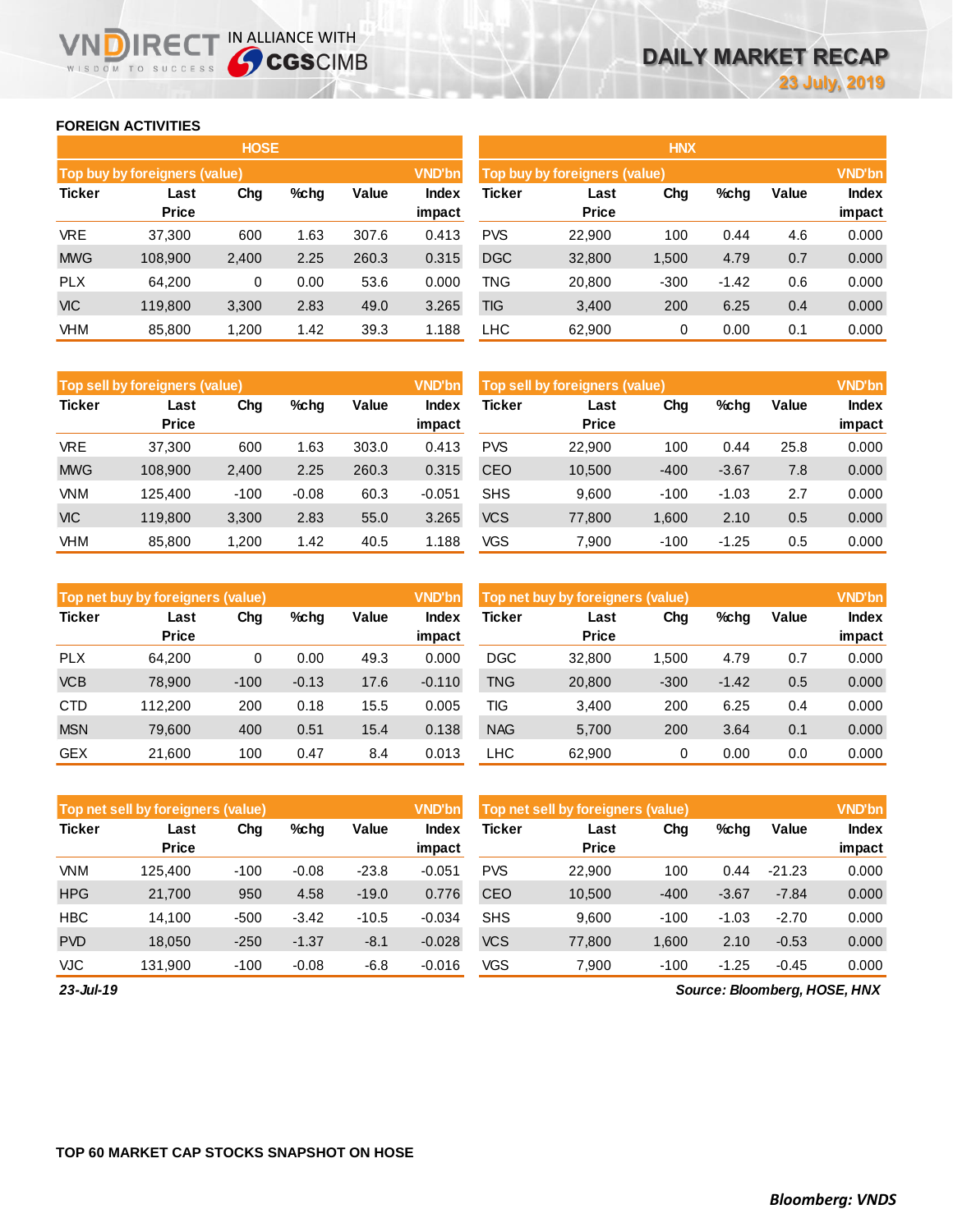# **DAILY MARKET RECAP**

| <b>23 July, 2019</b><br><b>ROE</b><br><b>Price</b><br>Mkt. Cap Outs. Vol. Float ratio<br>Avail. Fil Ave. daily vol.<br>P/E<br>P/B<br><b>ROA</b><br>No. Ticker<br>Price change (%)<br><b>VND</b><br>$\%$<br>1M<br>3M<br>6M<br><b>US\$mln</b><br><b>MIn'shs</b><br>$\frac{9}{6}$<br>$\%$<br>$% (30 \, days\text{-}shs)$<br>$\pmb{\chi}$<br>$\pmb{\chi}$<br>1 VIC VM<br>119,800<br>4.6<br>6.0<br>16.8<br>17,267<br>3,346<br>53.4<br>21.9<br>8.9<br>1.4<br>359,259<br>91.9<br>6.8<br>25.4<br>1.6<br>2 VCB VM<br>11.1<br>16.9<br>42.4<br>12,606<br>3,709<br>25.2<br>6.1<br>78,900<br>937,898<br>16.7<br>3.8<br>7.8<br>57.0<br>16.7<br>3 VHM VM<br>85,800<br>9.3<br>$-3.6$<br>12,380<br>3,350<br>30.3<br>33.9<br>1,037,057<br>19.1<br>6.6<br>4 VNM VM<br>$-0.1$<br>$-1.3$<br>$-6.8$<br>46.2<br>40.9<br>7.7<br>34.4<br>28.0<br>125,400<br>9,407<br>1,741<br>810,118<br>23.4<br>5 GAS VM<br>8,830<br>4.2<br>45.3<br>17.7<br>107,100<br>1.5<br>$-4.5$<br>19.0<br>1,914<br>247,837<br>17.8<br>4.6<br>26.9<br>6 SAB VM<br>277,300<br>$-0.3$<br>15.3<br>18.6<br>7,660<br>641<br>10.4<br>36.6<br>42.8<br>11.0<br>28.0<br>19.6<br>31,321<br>7 BID VM<br>35,250<br>8.5<br>7.8<br>5,191<br>3,419<br>4.4<br>26.8<br>1,027,552<br>2.3<br>14.5<br>0.6<br>3.1<br>16.4<br>8 MSN VM<br>79,600<br>$-5.2$<br>$-9.4$<br>2.1<br>4,008<br>25.4<br>8.6<br>405,887<br>3.1<br>22.0<br>7.8<br>1,169<br>17.5<br>9 VREVM<br>37,300<br>7.5<br>28.2<br>100.0<br>3.1<br>8.8<br>6.3<br>8.7<br>3,742<br>2,329<br>16.6<br>1,452,553<br>36.1<br>10 CTG VM<br>1.2<br>3.8<br>8.5<br>1.2<br>8.1<br>$0.5\,$<br>21,650<br>3,473<br>3,723<br>15.8<br>0.0<br>3,289,819<br>14.6<br>11 PLX VM<br>64,200<br>1.9<br>4.7<br>20.7<br>3,238<br>7.3<br>3.4<br>18.2<br>6.4<br>1,171<br>7.1<br>1,111,291<br>18.8<br>12 TCB VM<br>1.2<br>$-10.8$<br>$-20.7$<br>3,171<br>8.7<br>1.4<br>18.6<br>2.8<br>21,050<br>3,497<br>81.6<br>0.0<br>2,254,161<br>13 VJC VM<br>131,900<br>7.1<br>15.3<br>542<br>53.1<br>9.8<br>5.1<br>43.3<br>15.1<br>14.2<br>3,077<br>600,261<br>13.4<br>$-1.2$<br><b>N/A</b><br>N/A<br>13.4<br>2.7<br>14 HVN VM<br>42,700<br>2,609<br>1,418<br>2.7<br>20.0<br>808,725<br>3.3<br>24.4<br>15 HPG VM<br>21,700<br>$-8.4$<br>$-6.1$<br>2,581<br>2,761<br>51.0<br>10.2<br>4,678,817<br>11.7<br>-11.6<br>7.3<br>1.4<br>21.4<br>1.0<br>16 BVH VM<br>84,200<br>5.9<br>$-8.3$<br>$-6.8$<br>2,542<br>701<br>31.1<br>23.3<br>289,334<br>51.9<br>3.9<br>7.7<br>17 NVL VM<br>58,300<br>2.3<br>0.3<br>1.9<br>2,337<br>930<br>32.2<br>31.4<br>15.8<br>2.8<br>20.8<br>5.6<br>554,037<br>443<br>36.0<br>18 MWG VM<br>108,900<br>19.7<br>31.5<br>30.3<br>2,077<br>87.2<br>0.0<br>813,186<br>15.2<br>4.8<br>11.5<br>19 MBB VM<br>22,700<br>6.6<br>6.6<br>9.7<br>2,067<br>55.2<br>2,696,216<br>21.7<br>2,113<br>0.0<br>7.1<br>1.4<br>1.9<br>20 VPB VM<br>19,100<br>$-1.0$<br>0.0<br>$-4.0$<br>2,021<br>69.0<br>0.0<br>1,948,989<br>7.1<br>1.3<br>19.7<br>2.2<br>2,457<br>21 FPT VM<br>48,800<br>7.5<br>12.1<br>26.8<br>1,426<br>678<br>82.0<br>0.0<br>1,333,032<br>12.0<br>2.5<br>21.9<br>10.2<br>3.2<br>22 POW VM<br>14,100<br>$-8.4$<br>$-0.4$<br>$-9.0$<br>1,422<br>2,342<br>88.5<br>33.9<br>17.2<br>1.3<br>7.8<br>2,345,127<br>23 HDB VM<br>26,150<br>$-12.8$<br>981<br>1.6<br>$-1.7$<br>$-7.4$<br>1,105<br>71.9<br>5.8<br>1,265,016<br>9.0<br>19.1<br>1.4<br>24 EIB VM<br>18,000<br>3.4<br>11.1<br>953<br>1,229<br>79.0<br>0.3<br>1.5<br>3.3<br>0.3<br>$-1.6$<br>187,906<br>44.6<br>25 BHN VM<br>92,900<br>$-1.2$<br>15.0<br>928<br>232<br>31.4<br>5,564<br>11.3<br>5.2<br>14.0<br>0.9<br>46.2<br>5.0<br>26 STB VM<br>11,500<br>0.4<br>$-4.6$<br>$-5.3$<br>894<br>1,804<br>93.9<br>9.6<br>3,236,093<br>9.5<br>0.8<br>9.1<br>0.6<br>27 TPB VM<br>23,100<br>$-2.1$<br>6.5<br>6.0<br>823<br>827<br>69.8<br>0.0<br>718,162<br>8.6<br>1.7<br>21.8<br>1.7<br>28 PNJ VM<br>4.4<br>3.5<br>77,500<br>14.2<br>743<br>223<br>68.5<br>0.0<br>414,813<br>16.4<br>4.2<br>27.9<br>17.8<br>29 HNG VM<br>18,300<br>17.3<br>18.8<br>28.0<br>699<br>887<br>23.7<br>48.5<br>1,206,105<br><b>N/A</b><br>1.5<br>$-7.1$<br>$-2.6$<br>30 ROS VM<br>28,000<br>$-6.7$<br>$-10.3$<br>$-20.3$<br>685<br>568<br>27.0<br>46.4<br>10,709,390<br>2.7<br>3.7<br>2.0<br>74.5<br>31 DHG VM<br>572<br>20.2<br>15.2<br>101,600<br>$-1.8$<br>$-10.9$<br>21.2<br>131<br>5.6<br>45.8<br>19,093<br>22.1<br>4.4<br>32 SSIVM<br>$4.7\,$<br>0.0<br>$-0.2$<br>$-1.4$<br>551<br>509<br>63.3<br>41.2<br>1,132,051<br>1.4<br>11.9<br>25,100<br>11.6<br>33 KDH VM<br>$-9.2$<br>$-7.3$<br>$-4.4$<br>518<br>544<br>74.8<br>12.2<br>8.5<br>22,100<br>2.6<br>223,131<br>14.5<br>1.7<br>34 REE VM<br>33,600<br>4.2<br>8.4<br>3.7<br>310<br>84.4<br>0.0<br>5.9<br>1.1<br>20.6<br>10.8<br>449<br>688,505<br>35 PHR VM<br>69,800<br>18.5<br>42.4<br>92.8<br>407<br>33.0<br>41.1<br>3.5<br>24.0<br>13.6<br>135<br>474,239<br>14.4<br>36 GEX VM<br>21,600<br>0.5<br>$-3.1$<br>0.5<br>395<br>425<br>61.2<br>33.4<br>8.3<br>1.6<br>19.1<br>6.1<br>480,877<br>389<br>37 VGC VM<br>20,150<br>$-3.8$<br><b>N/A</b><br><b>N/A</b><br>448<br>19.8<br>36.0<br>871,265<br>14.6<br>1.4<br>9.7<br>3.7<br>38 PPC VM<br>376<br>321<br>1.5<br>17.2<br>13.2<br>27,200<br>$-6.0$<br>0.0<br>27.1<br>24.6<br>33.8<br>618,010<br>8.8<br>39 SBT VM<br>16,550<br>$-3.2$<br>$-8.6$<br>$-17.7$<br>374<br>525<br>93.9<br>1,530,451<br>1.4<br>6.1<br>2.4<br>28.7<br>22.0<br>40 PDR VM<br>26,300<br>2.9<br>15.9<br>27.9<br>371<br>328<br>37.7<br>41.7<br>884,507<br>2.3<br>19.2<br>$5.7\,$<br>13.4<br>41 CTD VM<br>112,200<br>15.1<br>$-6.6$<br>$-18.2$<br>369<br>76<br>85.6<br>0.8<br>125,192<br>8.3<br>1.1<br>13.4<br>7.1<br>42 VHC VM<br>3.2<br>$-2.2$<br>$-8.4$<br>357<br>92<br>37.5<br>64.8<br>44.6<br>89,800<br>163,497<br>4.9<br>1.8<br>29.9<br>43 GMD VM<br>26,700<br>342<br>297<br>53.2<br>2.1<br>4.9<br>0.9<br>0.0<br>374,918<br>11.9<br>1.3<br>11.3<br>7.1<br>44 SCS VM<br>$-2.2$<br>$-2.1$<br>337<br>99.1<br>28.7<br>48.6<br>43.6<br>156,600<br>9.5<br>50<br>5,415<br>20.3<br>10.5<br>45 NT2 VM<br>26,000<br>$-1.9$<br>$-2.3$<br>$-6.5$<br>322<br>288<br>32.1<br>26.4<br>150,322<br>11.6<br>1.8<br>16.9<br>7.4<br>46 TCH VM<br>21,000<br>4.5<br>$-0.7$<br>16.3<br>320<br>353<br>50.0<br>41.9<br>1,032,420<br>26.3<br>1.7<br>6.4<br>5.0<br>47 KBC VM<br>15,350<br>8.1<br>5.9<br>10.8<br>311<br>470<br>75.4<br>25.2<br>2,271,131<br>11.5<br>0.8<br>7.1<br>3.8<br>48 LGC VM<br>36,900<br>4.5<br>307<br><b>N/A</b><br>4.0<br>23.6<br>50.6<br>193<br>663<br>35.0<br>2.6<br>7.8<br>2.0<br>49 HCM VM<br>23,000<br>$-4.2$<br>$-5.3$<br>$-3.1$<br>303<br>306<br>42.9<br>500,634<br>11.1<br>6.7<br>76.5<br>16.0<br>1.7<br>50 PVD VM<br>18,050<br>$-4.0$<br>15.7<br>298<br>383<br>49.4<br>2,501,711<br>2.7<br>$1.7$<br>$-5.5$<br>27.5<br>20.4<br>0.5<br>51 NLG VM<br>29,400<br>$-2.5$<br>3.3<br>12.6<br>290<br>229<br>59.3<br>0.0<br>869,002<br>7.8<br>1.5<br>19.1<br>8.7<br>52 DXG VM<br>18,950<br>$-11.4$<br>25.1<br>9.3<br>$-0.8$<br>$-19.4$<br>286<br>350<br>68.8<br>0.5<br>704,201<br>5.6<br>1.3<br>53 VPI VM<br>40,700<br>$-2.6$<br>$-2.6$<br>$-1.2$<br>281<br>100.0<br>40.7<br>255,338<br>20.6<br>160<br>15.4<br>2.9<br>8.1<br>54 HT1 VM<br>15,900<br>$-1.5$<br>0.0<br>7.1<br>261<br>382<br>20.0<br>42.8<br>115,495<br>9.6<br>11.7<br>1.1<br>6.0<br>55 DPM VM<br>15,100<br>$-5.6$<br>$-33.9$<br>255<br>36.6<br>28.7<br>4.9<br>$-14.7$<br>391<br>760,611<br>18.0<br>0.8<br>3.5<br>56 VCIVM<br>33,900<br>3.7<br>$-5.0$<br>$-13.7$<br>238<br>163<br>65.7<br>62.9<br>6.7<br>1.5<br>24.7<br>12.7<br>77,720<br>57 CII VM<br>22,000<br>$-2.7$<br>$-7.6$<br>$-5.8$<br>235<br>248<br>83.4<br>17.1<br>422,050<br>65.4<br>1.1<br>1.7<br>0.4<br>58 PAN VM<br>31,600<br>8.6<br>$-10.0$<br>$-13.0$<br>231<br>47.3<br>3.8<br>170<br>31,147<br>18.2<br>1.5<br>8.8<br>3.5<br>59 HPX VM<br>26,750<br>0.9<br>230<br>200<br>35.2<br>375,676<br>$-0.2$<br>0.6<br>90.3<br>11.9<br>2.1<br>19.4<br>6.5<br>60 HAG VM<br>5,260<br>3.3<br>$-0.8$<br>$5.2\,$<br>210<br>927<br>40.3<br>32.2<br>0.4<br>1.1<br>64.5<br>3,466,093<br>0.3<br><b>Source: Bloomberg</b><br>$23$ Jul | WISDOM TO SUCCESS | <b>Sy CGS</b> CIMB |  |  |  | UAILT MARNET RECAP |  |  |
|----------------------------------------------------------------------------------------------------------------------------------------------------------------------------------------------------------------------------------------------------------------------------------------------------------------------------------------------------------------------------------------------------------------------------------------------------------------------------------------------------------------------------------------------------------------------------------------------------------------------------------------------------------------------------------------------------------------------------------------------------------------------------------------------------------------------------------------------------------------------------------------------------------------------------------------------------------------------------------------------------------------------------------------------------------------------------------------------------------------------------------------------------------------------------------------------------------------------------------------------------------------------------------------------------------------------------------------------------------------------------------------------------------------------------------------------------------------------------------------------------------------------------------------------------------------------------------------------------------------------------------------------------------------------------------------------------------------------------------------------------------------------------------------------------------------------------------------------------------------------------------------------------------------------------------------------------------------------------------------------------------------------------------------------------------------------------------------------------------------------------------------------------------------------------------------------------------------------------------------------------------------------------------------------------------------------------------------------------------------------------------------------------------------------------------------------------------------------------------------------------------------------------------------------------------------------------------------------------------------------------------------------------------------------------------------------------------------------------------------------------------------------------------------------------------------------------------------------------------------------------------------------------------------------------------------------------------------------------------------------------------------------------------------------------------------------------------------------------------------------------------------------------------------------------------------------------------------------------------------------------------------------------------------------------------------------------------------------------------------------------------------------------------------------------------------------------------------------------------------------------------------------------------------------------------------------------------------------------------------------------------------------------------------------------------------------------------------------------------------------------------------------------------------------------------------------------------------------------------------------------------------------------------------------------------------------------------------------------------------------------------------------------------------------------------------------------------------------------------------------------------------------------------------------------------------------------------------------------------------------------------------------------------------------------------------------------------------------------------------------------------------------------------------------------------------------------------------------------------------------------------------------------------------------------------------------------------------------------------------------------------------------------------------------------------------------------------------------------------------------------------------------------------------------------------------------------------------------------------------------------------------------------------------------------------------------------------------------------------------------------------------------------------------------------------------------------------------------------------------------------------------------------------------------------------------------------------------------------------------------------------------------------------------------------------------------------------------------------------------------------------------------------------------------------------------------------------------------------------------------------------------------------------------------------------------------------------------------------------------------------------------------------------------------------------------------------------------------------------------------------------------------------------------------------------------------------------------------------------------------------------------------------------------------------------------------------------------------------------------------------------------------------------------------------------------------------------------------------------------------------------------------------------------------------------------------------------------------------------------------------------------------------------------------------------------------------------------------------------------------------------------------------------------------------------------------------------------------------------------------------------------------------------------------------------------------------------------------------------------------------------------------------------------------------------------------------------------------------------------------------------------------------------------------------------------------------------------------------------------------------------------------------------------------------------------------------------------------------------------------------------------------------------------------------------------------------------------------------------------------------------------------------------------------------------------------------------------------------------------------------------------------------------------------------------------------------------------------------------------------------------------------------------------------------------------------------------------------------------------------------------------------------------------------------------------------------------------------------------------------------------------------------------------------------------------------------------------------------------------------------------------------------------------------------------------------------------------------------------------------------------------------------------------------------------------------------------------------------------------------------------------|-------------------|--------------------|--|--|--|--------------------|--|--|
|                                                                                                                                                                                                                                                                                                                                                                                                                                                                                                                                                                                                                                                                                                                                                                                                                                                                                                                                                                                                                                                                                                                                                                                                                                                                                                                                                                                                                                                                                                                                                                                                                                                                                                                                                                                                                                                                                                                                                                                                                                                                                                                                                                                                                                                                                                                                                                                                                                                                                                                                                                                                                                                                                                                                                                                                                                                                                                                                                                                                                                                                                                                                                                                                                                                                                                                                                                                                                                                                                                                                                                                                                                                                                                                                                                                                                                                                                                                                                                                                                                                                                                                                                                                                                                                                                                                                                                                                                                                                                                                                                                                                                                                                                                                                                                                                                                                                                                                                                                                                                                                                                                                                                                                                                                                                                                                                                                                                                                                                                                                                                                                                                                                                                                                                                                                                                                                                                                                                                                                                                                                                                                                                                                                                                                                                                                                                                                                                                                                                                                                                                                                                                                                                                                                                                                                                                                                                                                                                                                                                                                                                                                                                                                                                                                                                                                                                                                                                                                                                                                                                                                                                                                                                                                                                                                                                                                                                                                                                                                                                                |                   |                    |  |  |  |                    |  |  |
|                                                                                                                                                                                                                                                                                                                                                                                                                                                                                                                                                                                                                                                                                                                                                                                                                                                                                                                                                                                                                                                                                                                                                                                                                                                                                                                                                                                                                                                                                                                                                                                                                                                                                                                                                                                                                                                                                                                                                                                                                                                                                                                                                                                                                                                                                                                                                                                                                                                                                                                                                                                                                                                                                                                                                                                                                                                                                                                                                                                                                                                                                                                                                                                                                                                                                                                                                                                                                                                                                                                                                                                                                                                                                                                                                                                                                                                                                                                                                                                                                                                                                                                                                                                                                                                                                                                                                                                                                                                                                                                                                                                                                                                                                                                                                                                                                                                                                                                                                                                                                                                                                                                                                                                                                                                                                                                                                                                                                                                                                                                                                                                                                                                                                                                                                                                                                                                                                                                                                                                                                                                                                                                                                                                                                                                                                                                                                                                                                                                                                                                                                                                                                                                                                                                                                                                                                                                                                                                                                                                                                                                                                                                                                                                                                                                                                                                                                                                                                                                                                                                                                                                                                                                                                                                                                                                                                                                                                                                                                                                                                |                   |                    |  |  |  |                    |  |  |
|                                                                                                                                                                                                                                                                                                                                                                                                                                                                                                                                                                                                                                                                                                                                                                                                                                                                                                                                                                                                                                                                                                                                                                                                                                                                                                                                                                                                                                                                                                                                                                                                                                                                                                                                                                                                                                                                                                                                                                                                                                                                                                                                                                                                                                                                                                                                                                                                                                                                                                                                                                                                                                                                                                                                                                                                                                                                                                                                                                                                                                                                                                                                                                                                                                                                                                                                                                                                                                                                                                                                                                                                                                                                                                                                                                                                                                                                                                                                                                                                                                                                                                                                                                                                                                                                                                                                                                                                                                                                                                                                                                                                                                                                                                                                                                                                                                                                                                                                                                                                                                                                                                                                                                                                                                                                                                                                                                                                                                                                                                                                                                                                                                                                                                                                                                                                                                                                                                                                                                                                                                                                                                                                                                                                                                                                                                                                                                                                                                                                                                                                                                                                                                                                                                                                                                                                                                                                                                                                                                                                                                                                                                                                                                                                                                                                                                                                                                                                                                                                                                                                                                                                                                                                                                                                                                                                                                                                                                                                                                                                                |                   |                    |  |  |  |                    |  |  |
|                                                                                                                                                                                                                                                                                                                                                                                                                                                                                                                                                                                                                                                                                                                                                                                                                                                                                                                                                                                                                                                                                                                                                                                                                                                                                                                                                                                                                                                                                                                                                                                                                                                                                                                                                                                                                                                                                                                                                                                                                                                                                                                                                                                                                                                                                                                                                                                                                                                                                                                                                                                                                                                                                                                                                                                                                                                                                                                                                                                                                                                                                                                                                                                                                                                                                                                                                                                                                                                                                                                                                                                                                                                                                                                                                                                                                                                                                                                                                                                                                                                                                                                                                                                                                                                                                                                                                                                                                                                                                                                                                                                                                                                                                                                                                                                                                                                                                                                                                                                                                                                                                                                                                                                                                                                                                                                                                                                                                                                                                                                                                                                                                                                                                                                                                                                                                                                                                                                                                                                                                                                                                                                                                                                                                                                                                                                                                                                                                                                                                                                                                                                                                                                                                                                                                                                                                                                                                                                                                                                                                                                                                                                                                                                                                                                                                                                                                                                                                                                                                                                                                                                                                                                                                                                                                                                                                                                                                                                                                                                                                |                   |                    |  |  |  |                    |  |  |
|                                                                                                                                                                                                                                                                                                                                                                                                                                                                                                                                                                                                                                                                                                                                                                                                                                                                                                                                                                                                                                                                                                                                                                                                                                                                                                                                                                                                                                                                                                                                                                                                                                                                                                                                                                                                                                                                                                                                                                                                                                                                                                                                                                                                                                                                                                                                                                                                                                                                                                                                                                                                                                                                                                                                                                                                                                                                                                                                                                                                                                                                                                                                                                                                                                                                                                                                                                                                                                                                                                                                                                                                                                                                                                                                                                                                                                                                                                                                                                                                                                                                                                                                                                                                                                                                                                                                                                                                                                                                                                                                                                                                                                                                                                                                                                                                                                                                                                                                                                                                                                                                                                                                                                                                                                                                                                                                                                                                                                                                                                                                                                                                                                                                                                                                                                                                                                                                                                                                                                                                                                                                                                                                                                                                                                                                                                                                                                                                                                                                                                                                                                                                                                                                                                                                                                                                                                                                                                                                                                                                                                                                                                                                                                                                                                                                                                                                                                                                                                                                                                                                                                                                                                                                                                                                                                                                                                                                                                                                                                                                                |                   |                    |  |  |  |                    |  |  |
|                                                                                                                                                                                                                                                                                                                                                                                                                                                                                                                                                                                                                                                                                                                                                                                                                                                                                                                                                                                                                                                                                                                                                                                                                                                                                                                                                                                                                                                                                                                                                                                                                                                                                                                                                                                                                                                                                                                                                                                                                                                                                                                                                                                                                                                                                                                                                                                                                                                                                                                                                                                                                                                                                                                                                                                                                                                                                                                                                                                                                                                                                                                                                                                                                                                                                                                                                                                                                                                                                                                                                                                                                                                                                                                                                                                                                                                                                                                                                                                                                                                                                                                                                                                                                                                                                                                                                                                                                                                                                                                                                                                                                                                                                                                                                                                                                                                                                                                                                                                                                                                                                                                                                                                                                                                                                                                                                                                                                                                                                                                                                                                                                                                                                                                                                                                                                                                                                                                                                                                                                                                                                                                                                                                                                                                                                                                                                                                                                                                                                                                                                                                                                                                                                                                                                                                                                                                                                                                                                                                                                                                                                                                                                                                                                                                                                                                                                                                                                                                                                                                                                                                                                                                                                                                                                                                                                                                                                                                                                                                                                |                   |                    |  |  |  |                    |  |  |
|                                                                                                                                                                                                                                                                                                                                                                                                                                                                                                                                                                                                                                                                                                                                                                                                                                                                                                                                                                                                                                                                                                                                                                                                                                                                                                                                                                                                                                                                                                                                                                                                                                                                                                                                                                                                                                                                                                                                                                                                                                                                                                                                                                                                                                                                                                                                                                                                                                                                                                                                                                                                                                                                                                                                                                                                                                                                                                                                                                                                                                                                                                                                                                                                                                                                                                                                                                                                                                                                                                                                                                                                                                                                                                                                                                                                                                                                                                                                                                                                                                                                                                                                                                                                                                                                                                                                                                                                                                                                                                                                                                                                                                                                                                                                                                                                                                                                                                                                                                                                                                                                                                                                                                                                                                                                                                                                                                                                                                                                                                                                                                                                                                                                                                                                                                                                                                                                                                                                                                                                                                                                                                                                                                                                                                                                                                                                                                                                                                                                                                                                                                                                                                                                                                                                                                                                                                                                                                                                                                                                                                                                                                                                                                                                                                                                                                                                                                                                                                                                                                                                                                                                                                                                                                                                                                                                                                                                                                                                                                                                                |                   |                    |  |  |  |                    |  |  |
|                                                                                                                                                                                                                                                                                                                                                                                                                                                                                                                                                                                                                                                                                                                                                                                                                                                                                                                                                                                                                                                                                                                                                                                                                                                                                                                                                                                                                                                                                                                                                                                                                                                                                                                                                                                                                                                                                                                                                                                                                                                                                                                                                                                                                                                                                                                                                                                                                                                                                                                                                                                                                                                                                                                                                                                                                                                                                                                                                                                                                                                                                                                                                                                                                                                                                                                                                                                                                                                                                                                                                                                                                                                                                                                                                                                                                                                                                                                                                                                                                                                                                                                                                                                                                                                                                                                                                                                                                                                                                                                                                                                                                                                                                                                                                                                                                                                                                                                                                                                                                                                                                                                                                                                                                                                                                                                                                                                                                                                                                                                                                                                                                                                                                                                                                                                                                                                                                                                                                                                                                                                                                                                                                                                                                                                                                                                                                                                                                                                                                                                                                                                                                                                                                                                                                                                                                                                                                                                                                                                                                                                                                                                                                                                                                                                                                                                                                                                                                                                                                                                                                                                                                                                                                                                                                                                                                                                                                                                                                                                                                |                   |                    |  |  |  |                    |  |  |
|                                                                                                                                                                                                                                                                                                                                                                                                                                                                                                                                                                                                                                                                                                                                                                                                                                                                                                                                                                                                                                                                                                                                                                                                                                                                                                                                                                                                                                                                                                                                                                                                                                                                                                                                                                                                                                                                                                                                                                                                                                                                                                                                                                                                                                                                                                                                                                                                                                                                                                                                                                                                                                                                                                                                                                                                                                                                                                                                                                                                                                                                                                                                                                                                                                                                                                                                                                                                                                                                                                                                                                                                                                                                                                                                                                                                                                                                                                                                                                                                                                                                                                                                                                                                                                                                                                                                                                                                                                                                                                                                                                                                                                                                                                                                                                                                                                                                                                                                                                                                                                                                                                                                                                                                                                                                                                                                                                                                                                                                                                                                                                                                                                                                                                                                                                                                                                                                                                                                                                                                                                                                                                                                                                                                                                                                                                                                                                                                                                                                                                                                                                                                                                                                                                                                                                                                                                                                                                                                                                                                                                                                                                                                                                                                                                                                                                                                                                                                                                                                                                                                                                                                                                                                                                                                                                                                                                                                                                                                                                                                                |                   |                    |  |  |  |                    |  |  |
|                                                                                                                                                                                                                                                                                                                                                                                                                                                                                                                                                                                                                                                                                                                                                                                                                                                                                                                                                                                                                                                                                                                                                                                                                                                                                                                                                                                                                                                                                                                                                                                                                                                                                                                                                                                                                                                                                                                                                                                                                                                                                                                                                                                                                                                                                                                                                                                                                                                                                                                                                                                                                                                                                                                                                                                                                                                                                                                                                                                                                                                                                                                                                                                                                                                                                                                                                                                                                                                                                                                                                                                                                                                                                                                                                                                                                                                                                                                                                                                                                                                                                                                                                                                                                                                                                                                                                                                                                                                                                                                                                                                                                                                                                                                                                                                                                                                                                                                                                                                                                                                                                                                                                                                                                                                                                                                                                                                                                                                                                                                                                                                                                                                                                                                                                                                                                                                                                                                                                                                                                                                                                                                                                                                                                                                                                                                                                                                                                                                                                                                                                                                                                                                                                                                                                                                                                                                                                                                                                                                                                                                                                                                                                                                                                                                                                                                                                                                                                                                                                                                                                                                                                                                                                                                                                                                                                                                                                                                                                                                                                |                   |                    |  |  |  |                    |  |  |
|                                                                                                                                                                                                                                                                                                                                                                                                                                                                                                                                                                                                                                                                                                                                                                                                                                                                                                                                                                                                                                                                                                                                                                                                                                                                                                                                                                                                                                                                                                                                                                                                                                                                                                                                                                                                                                                                                                                                                                                                                                                                                                                                                                                                                                                                                                                                                                                                                                                                                                                                                                                                                                                                                                                                                                                                                                                                                                                                                                                                                                                                                                                                                                                                                                                                                                                                                                                                                                                                                                                                                                                                                                                                                                                                                                                                                                                                                                                                                                                                                                                                                                                                                                                                                                                                                                                                                                                                                                                                                                                                                                                                                                                                                                                                                                                                                                                                                                                                                                                                                                                                                                                                                                                                                                                                                                                                                                                                                                                                                                                                                                                                                                                                                                                                                                                                                                                                                                                                                                                                                                                                                                                                                                                                                                                                                                                                                                                                                                                                                                                                                                                                                                                                                                                                                                                                                                                                                                                                                                                                                                                                                                                                                                                                                                                                                                                                                                                                                                                                                                                                                                                                                                                                                                                                                                                                                                                                                                                                                                                                                |                   |                    |  |  |  |                    |  |  |
|                                                                                                                                                                                                                                                                                                                                                                                                                                                                                                                                                                                                                                                                                                                                                                                                                                                                                                                                                                                                                                                                                                                                                                                                                                                                                                                                                                                                                                                                                                                                                                                                                                                                                                                                                                                                                                                                                                                                                                                                                                                                                                                                                                                                                                                                                                                                                                                                                                                                                                                                                                                                                                                                                                                                                                                                                                                                                                                                                                                                                                                                                                                                                                                                                                                                                                                                                                                                                                                                                                                                                                                                                                                                                                                                                                                                                                                                                                                                                                                                                                                                                                                                                                                                                                                                                                                                                                                                                                                                                                                                                                                                                                                                                                                                                                                                                                                                                                                                                                                                                                                                                                                                                                                                                                                                                                                                                                                                                                                                                                                                                                                                                                                                                                                                                                                                                                                                                                                                                                                                                                                                                                                                                                                                                                                                                                                                                                                                                                                                                                                                                                                                                                                                                                                                                                                                                                                                                                                                                                                                                                                                                                                                                                                                                                                                                                                                                                                                                                                                                                                                                                                                                                                                                                                                                                                                                                                                                                                                                                                                                |                   |                    |  |  |  |                    |  |  |
|                                                                                                                                                                                                                                                                                                                                                                                                                                                                                                                                                                                                                                                                                                                                                                                                                                                                                                                                                                                                                                                                                                                                                                                                                                                                                                                                                                                                                                                                                                                                                                                                                                                                                                                                                                                                                                                                                                                                                                                                                                                                                                                                                                                                                                                                                                                                                                                                                                                                                                                                                                                                                                                                                                                                                                                                                                                                                                                                                                                                                                                                                                                                                                                                                                                                                                                                                                                                                                                                                                                                                                                                                                                                                                                                                                                                                                                                                                                                                                                                                                                                                                                                                                                                                                                                                                                                                                                                                                                                                                                                                                                                                                                                                                                                                                                                                                                                                                                                                                                                                                                                                                                                                                                                                                                                                                                                                                                                                                                                                                                                                                                                                                                                                                                                                                                                                                                                                                                                                                                                                                                                                                                                                                                                                                                                                                                                                                                                                                                                                                                                                                                                                                                                                                                                                                                                                                                                                                                                                                                                                                                                                                                                                                                                                                                                                                                                                                                                                                                                                                                                                                                                                                                                                                                                                                                                                                                                                                                                                                                                                |                   |                    |  |  |  |                    |  |  |
|                                                                                                                                                                                                                                                                                                                                                                                                                                                                                                                                                                                                                                                                                                                                                                                                                                                                                                                                                                                                                                                                                                                                                                                                                                                                                                                                                                                                                                                                                                                                                                                                                                                                                                                                                                                                                                                                                                                                                                                                                                                                                                                                                                                                                                                                                                                                                                                                                                                                                                                                                                                                                                                                                                                                                                                                                                                                                                                                                                                                                                                                                                                                                                                                                                                                                                                                                                                                                                                                                                                                                                                                                                                                                                                                                                                                                                                                                                                                                                                                                                                                                                                                                                                                                                                                                                                                                                                                                                                                                                                                                                                                                                                                                                                                                                                                                                                                                                                                                                                                                                                                                                                                                                                                                                                                                                                                                                                                                                                                                                                                                                                                                                                                                                                                                                                                                                                                                                                                                                                                                                                                                                                                                                                                                                                                                                                                                                                                                                                                                                                                                                                                                                                                                                                                                                                                                                                                                                                                                                                                                                                                                                                                                                                                                                                                                                                                                                                                                                                                                                                                                                                                                                                                                                                                                                                                                                                                                                                                                                                                                |                   |                    |  |  |  |                    |  |  |
|                                                                                                                                                                                                                                                                                                                                                                                                                                                                                                                                                                                                                                                                                                                                                                                                                                                                                                                                                                                                                                                                                                                                                                                                                                                                                                                                                                                                                                                                                                                                                                                                                                                                                                                                                                                                                                                                                                                                                                                                                                                                                                                                                                                                                                                                                                                                                                                                                                                                                                                                                                                                                                                                                                                                                                                                                                                                                                                                                                                                                                                                                                                                                                                                                                                                                                                                                                                                                                                                                                                                                                                                                                                                                                                                                                                                                                                                                                                                                                                                                                                                                                                                                                                                                                                                                                                                                                                                                                                                                                                                                                                                                                                                                                                                                                                                                                                                                                                                                                                                                                                                                                                                                                                                                                                                                                                                                                                                                                                                                                                                                                                                                                                                                                                                                                                                                                                                                                                                                                                                                                                                                                                                                                                                                                                                                                                                                                                                                                                                                                                                                                                                                                                                                                                                                                                                                                                                                                                                                                                                                                                                                                                                                                                                                                                                                                                                                                                                                                                                                                                                                                                                                                                                                                                                                                                                                                                                                                                                                                                                                |                   |                    |  |  |  |                    |  |  |
|                                                                                                                                                                                                                                                                                                                                                                                                                                                                                                                                                                                                                                                                                                                                                                                                                                                                                                                                                                                                                                                                                                                                                                                                                                                                                                                                                                                                                                                                                                                                                                                                                                                                                                                                                                                                                                                                                                                                                                                                                                                                                                                                                                                                                                                                                                                                                                                                                                                                                                                                                                                                                                                                                                                                                                                                                                                                                                                                                                                                                                                                                                                                                                                                                                                                                                                                                                                                                                                                                                                                                                                                                                                                                                                                                                                                                                                                                                                                                                                                                                                                                                                                                                                                                                                                                                                                                                                                                                                                                                                                                                                                                                                                                                                                                                                                                                                                                                                                                                                                                                                                                                                                                                                                                                                                                                                                                                                                                                                                                                                                                                                                                                                                                                                                                                                                                                                                                                                                                                                                                                                                                                                                                                                                                                                                                                                                                                                                                                                                                                                                                                                                                                                                                                                                                                                                                                                                                                                                                                                                                                                                                                                                                                                                                                                                                                                                                                                                                                                                                                                                                                                                                                                                                                                                                                                                                                                                                                                                                                                                                |                   |                    |  |  |  |                    |  |  |
|                                                                                                                                                                                                                                                                                                                                                                                                                                                                                                                                                                                                                                                                                                                                                                                                                                                                                                                                                                                                                                                                                                                                                                                                                                                                                                                                                                                                                                                                                                                                                                                                                                                                                                                                                                                                                                                                                                                                                                                                                                                                                                                                                                                                                                                                                                                                                                                                                                                                                                                                                                                                                                                                                                                                                                                                                                                                                                                                                                                                                                                                                                                                                                                                                                                                                                                                                                                                                                                                                                                                                                                                                                                                                                                                                                                                                                                                                                                                                                                                                                                                                                                                                                                                                                                                                                                                                                                                                                                                                                                                                                                                                                                                                                                                                                                                                                                                                                                                                                                                                                                                                                                                                                                                                                                                                                                                                                                                                                                                                                                                                                                                                                                                                                                                                                                                                                                                                                                                                                                                                                                                                                                                                                                                                                                                                                                                                                                                                                                                                                                                                                                                                                                                                                                                                                                                                                                                                                                                                                                                                                                                                                                                                                                                                                                                                                                                                                                                                                                                                                                                                                                                                                                                                                                                                                                                                                                                                                                                                                                                                |                   |                    |  |  |  |                    |  |  |
|                                                                                                                                                                                                                                                                                                                                                                                                                                                                                                                                                                                                                                                                                                                                                                                                                                                                                                                                                                                                                                                                                                                                                                                                                                                                                                                                                                                                                                                                                                                                                                                                                                                                                                                                                                                                                                                                                                                                                                                                                                                                                                                                                                                                                                                                                                                                                                                                                                                                                                                                                                                                                                                                                                                                                                                                                                                                                                                                                                                                                                                                                                                                                                                                                                                                                                                                                                                                                                                                                                                                                                                                                                                                                                                                                                                                                                                                                                                                                                                                                                                                                                                                                                                                                                                                                                                                                                                                                                                                                                                                                                                                                                                                                                                                                                                                                                                                                                                                                                                                                                                                                                                                                                                                                                                                                                                                                                                                                                                                                                                                                                                                                                                                                                                                                                                                                                                                                                                                                                                                                                                                                                                                                                                                                                                                                                                                                                                                                                                                                                                                                                                                                                                                                                                                                                                                                                                                                                                                                                                                                                                                                                                                                                                                                                                                                                                                                                                                                                                                                                                                                                                                                                                                                                                                                                                                                                                                                                                                                                                                                |                   |                    |  |  |  |                    |  |  |
|                                                                                                                                                                                                                                                                                                                                                                                                                                                                                                                                                                                                                                                                                                                                                                                                                                                                                                                                                                                                                                                                                                                                                                                                                                                                                                                                                                                                                                                                                                                                                                                                                                                                                                                                                                                                                                                                                                                                                                                                                                                                                                                                                                                                                                                                                                                                                                                                                                                                                                                                                                                                                                                                                                                                                                                                                                                                                                                                                                                                                                                                                                                                                                                                                                                                                                                                                                                                                                                                                                                                                                                                                                                                                                                                                                                                                                                                                                                                                                                                                                                                                                                                                                                                                                                                                                                                                                                                                                                                                                                                                                                                                                                                                                                                                                                                                                                                                                                                                                                                                                                                                                                                                                                                                                                                                                                                                                                                                                                                                                                                                                                                                                                                                                                                                                                                                                                                                                                                                                                                                                                                                                                                                                                                                                                                                                                                                                                                                                                                                                                                                                                                                                                                                                                                                                                                                                                                                                                                                                                                                                                                                                                                                                                                                                                                                                                                                                                                                                                                                                                                                                                                                                                                                                                                                                                                                                                                                                                                                                                                                |                   |                    |  |  |  |                    |  |  |
|                                                                                                                                                                                                                                                                                                                                                                                                                                                                                                                                                                                                                                                                                                                                                                                                                                                                                                                                                                                                                                                                                                                                                                                                                                                                                                                                                                                                                                                                                                                                                                                                                                                                                                                                                                                                                                                                                                                                                                                                                                                                                                                                                                                                                                                                                                                                                                                                                                                                                                                                                                                                                                                                                                                                                                                                                                                                                                                                                                                                                                                                                                                                                                                                                                                                                                                                                                                                                                                                                                                                                                                                                                                                                                                                                                                                                                                                                                                                                                                                                                                                                                                                                                                                                                                                                                                                                                                                                                                                                                                                                                                                                                                                                                                                                                                                                                                                                                                                                                                                                                                                                                                                                                                                                                                                                                                                                                                                                                                                                                                                                                                                                                                                                                                                                                                                                                                                                                                                                                                                                                                                                                                                                                                                                                                                                                                                                                                                                                                                                                                                                                                                                                                                                                                                                                                                                                                                                                                                                                                                                                                                                                                                                                                                                                                                                                                                                                                                                                                                                                                                                                                                                                                                                                                                                                                                                                                                                                                                                                                                                |                   |                    |  |  |  |                    |  |  |
|                                                                                                                                                                                                                                                                                                                                                                                                                                                                                                                                                                                                                                                                                                                                                                                                                                                                                                                                                                                                                                                                                                                                                                                                                                                                                                                                                                                                                                                                                                                                                                                                                                                                                                                                                                                                                                                                                                                                                                                                                                                                                                                                                                                                                                                                                                                                                                                                                                                                                                                                                                                                                                                                                                                                                                                                                                                                                                                                                                                                                                                                                                                                                                                                                                                                                                                                                                                                                                                                                                                                                                                                                                                                                                                                                                                                                                                                                                                                                                                                                                                                                                                                                                                                                                                                                                                                                                                                                                                                                                                                                                                                                                                                                                                                                                                                                                                                                                                                                                                                                                                                                                                                                                                                                                                                                                                                                                                                                                                                                                                                                                                                                                                                                                                                                                                                                                                                                                                                                                                                                                                                                                                                                                                                                                                                                                                                                                                                                                                                                                                                                                                                                                                                                                                                                                                                                                                                                                                                                                                                                                                                                                                                                                                                                                                                                                                                                                                                                                                                                                                                                                                                                                                                                                                                                                                                                                                                                                                                                                                                                |                   |                    |  |  |  |                    |  |  |
|                                                                                                                                                                                                                                                                                                                                                                                                                                                                                                                                                                                                                                                                                                                                                                                                                                                                                                                                                                                                                                                                                                                                                                                                                                                                                                                                                                                                                                                                                                                                                                                                                                                                                                                                                                                                                                                                                                                                                                                                                                                                                                                                                                                                                                                                                                                                                                                                                                                                                                                                                                                                                                                                                                                                                                                                                                                                                                                                                                                                                                                                                                                                                                                                                                                                                                                                                                                                                                                                                                                                                                                                                                                                                                                                                                                                                                                                                                                                                                                                                                                                                                                                                                                                                                                                                                                                                                                                                                                                                                                                                                                                                                                                                                                                                                                                                                                                                                                                                                                                                                                                                                                                                                                                                                                                                                                                                                                                                                                                                                                                                                                                                                                                                                                                                                                                                                                                                                                                                                                                                                                                                                                                                                                                                                                                                                                                                                                                                                                                                                                                                                                                                                                                                                                                                                                                                                                                                                                                                                                                                                                                                                                                                                                                                                                                                                                                                                                                                                                                                                                                                                                                                                                                                                                                                                                                                                                                                                                                                                                                                |                   |                    |  |  |  |                    |  |  |
|                                                                                                                                                                                                                                                                                                                                                                                                                                                                                                                                                                                                                                                                                                                                                                                                                                                                                                                                                                                                                                                                                                                                                                                                                                                                                                                                                                                                                                                                                                                                                                                                                                                                                                                                                                                                                                                                                                                                                                                                                                                                                                                                                                                                                                                                                                                                                                                                                                                                                                                                                                                                                                                                                                                                                                                                                                                                                                                                                                                                                                                                                                                                                                                                                                                                                                                                                                                                                                                                                                                                                                                                                                                                                                                                                                                                                                                                                                                                                                                                                                                                                                                                                                                                                                                                                                                                                                                                                                                                                                                                                                                                                                                                                                                                                                                                                                                                                                                                                                                                                                                                                                                                                                                                                                                                                                                                                                                                                                                                                                                                                                                                                                                                                                                                                                                                                                                                                                                                                                                                                                                                                                                                                                                                                                                                                                                                                                                                                                                                                                                                                                                                                                                                                                                                                                                                                                                                                                                                                                                                                                                                                                                                                                                                                                                                                                                                                                                                                                                                                                                                                                                                                                                                                                                                                                                                                                                                                                                                                                                                                |                   |                    |  |  |  |                    |  |  |
|                                                                                                                                                                                                                                                                                                                                                                                                                                                                                                                                                                                                                                                                                                                                                                                                                                                                                                                                                                                                                                                                                                                                                                                                                                                                                                                                                                                                                                                                                                                                                                                                                                                                                                                                                                                                                                                                                                                                                                                                                                                                                                                                                                                                                                                                                                                                                                                                                                                                                                                                                                                                                                                                                                                                                                                                                                                                                                                                                                                                                                                                                                                                                                                                                                                                                                                                                                                                                                                                                                                                                                                                                                                                                                                                                                                                                                                                                                                                                                                                                                                                                                                                                                                                                                                                                                                                                                                                                                                                                                                                                                                                                                                                                                                                                                                                                                                                                                                                                                                                                                                                                                                                                                                                                                                                                                                                                                                                                                                                                                                                                                                                                                                                                                                                                                                                                                                                                                                                                                                                                                                                                                                                                                                                                                                                                                                                                                                                                                                                                                                                                                                                                                                                                                                                                                                                                                                                                                                                                                                                                                                                                                                                                                                                                                                                                                                                                                                                                                                                                                                                                                                                                                                                                                                                                                                                                                                                                                                                                                                                                |                   |                    |  |  |  |                    |  |  |
|                                                                                                                                                                                                                                                                                                                                                                                                                                                                                                                                                                                                                                                                                                                                                                                                                                                                                                                                                                                                                                                                                                                                                                                                                                                                                                                                                                                                                                                                                                                                                                                                                                                                                                                                                                                                                                                                                                                                                                                                                                                                                                                                                                                                                                                                                                                                                                                                                                                                                                                                                                                                                                                                                                                                                                                                                                                                                                                                                                                                                                                                                                                                                                                                                                                                                                                                                                                                                                                                                                                                                                                                                                                                                                                                                                                                                                                                                                                                                                                                                                                                                                                                                                                                                                                                                                                                                                                                                                                                                                                                                                                                                                                                                                                                                                                                                                                                                                                                                                                                                                                                                                                                                                                                                                                                                                                                                                                                                                                                                                                                                                                                                                                                                                                                                                                                                                                                                                                                                                                                                                                                                                                                                                                                                                                                                                                                                                                                                                                                                                                                                                                                                                                                                                                                                                                                                                                                                                                                                                                                                                                                                                                                                                                                                                                                                                                                                                                                                                                                                                                                                                                                                                                                                                                                                                                                                                                                                                                                                                                                                |                   |                    |  |  |  |                    |  |  |
|                                                                                                                                                                                                                                                                                                                                                                                                                                                                                                                                                                                                                                                                                                                                                                                                                                                                                                                                                                                                                                                                                                                                                                                                                                                                                                                                                                                                                                                                                                                                                                                                                                                                                                                                                                                                                                                                                                                                                                                                                                                                                                                                                                                                                                                                                                                                                                                                                                                                                                                                                                                                                                                                                                                                                                                                                                                                                                                                                                                                                                                                                                                                                                                                                                                                                                                                                                                                                                                                                                                                                                                                                                                                                                                                                                                                                                                                                                                                                                                                                                                                                                                                                                                                                                                                                                                                                                                                                                                                                                                                                                                                                                                                                                                                                                                                                                                                                                                                                                                                                                                                                                                                                                                                                                                                                                                                                                                                                                                                                                                                                                                                                                                                                                                                                                                                                                                                                                                                                                                                                                                                                                                                                                                                                                                                                                                                                                                                                                                                                                                                                                                                                                                                                                                                                                                                                                                                                                                                                                                                                                                                                                                                                                                                                                                                                                                                                                                                                                                                                                                                                                                                                                                                                                                                                                                                                                                                                                                                                                                                                |                   |                    |  |  |  |                    |  |  |
|                                                                                                                                                                                                                                                                                                                                                                                                                                                                                                                                                                                                                                                                                                                                                                                                                                                                                                                                                                                                                                                                                                                                                                                                                                                                                                                                                                                                                                                                                                                                                                                                                                                                                                                                                                                                                                                                                                                                                                                                                                                                                                                                                                                                                                                                                                                                                                                                                                                                                                                                                                                                                                                                                                                                                                                                                                                                                                                                                                                                                                                                                                                                                                                                                                                                                                                                                                                                                                                                                                                                                                                                                                                                                                                                                                                                                                                                                                                                                                                                                                                                                                                                                                                                                                                                                                                                                                                                                                                                                                                                                                                                                                                                                                                                                                                                                                                                                                                                                                                                                                                                                                                                                                                                                                                                                                                                                                                                                                                                                                                                                                                                                                                                                                                                                                                                                                                                                                                                                                                                                                                                                                                                                                                                                                                                                                                                                                                                                                                                                                                                                                                                                                                                                                                                                                                                                                                                                                                                                                                                                                                                                                                                                                                                                                                                                                                                                                                                                                                                                                                                                                                                                                                                                                                                                                                                                                                                                                                                                                                                                |                   |                    |  |  |  |                    |  |  |
|                                                                                                                                                                                                                                                                                                                                                                                                                                                                                                                                                                                                                                                                                                                                                                                                                                                                                                                                                                                                                                                                                                                                                                                                                                                                                                                                                                                                                                                                                                                                                                                                                                                                                                                                                                                                                                                                                                                                                                                                                                                                                                                                                                                                                                                                                                                                                                                                                                                                                                                                                                                                                                                                                                                                                                                                                                                                                                                                                                                                                                                                                                                                                                                                                                                                                                                                                                                                                                                                                                                                                                                                                                                                                                                                                                                                                                                                                                                                                                                                                                                                                                                                                                                                                                                                                                                                                                                                                                                                                                                                                                                                                                                                                                                                                                                                                                                                                                                                                                                                                                                                                                                                                                                                                                                                                                                                                                                                                                                                                                                                                                                                                                                                                                                                                                                                                                                                                                                                                                                                                                                                                                                                                                                                                                                                                                                                                                                                                                                                                                                                                                                                                                                                                                                                                                                                                                                                                                                                                                                                                                                                                                                                                                                                                                                                                                                                                                                                                                                                                                                                                                                                                                                                                                                                                                                                                                                                                                                                                                                                                |                   |                    |  |  |  |                    |  |  |
|                                                                                                                                                                                                                                                                                                                                                                                                                                                                                                                                                                                                                                                                                                                                                                                                                                                                                                                                                                                                                                                                                                                                                                                                                                                                                                                                                                                                                                                                                                                                                                                                                                                                                                                                                                                                                                                                                                                                                                                                                                                                                                                                                                                                                                                                                                                                                                                                                                                                                                                                                                                                                                                                                                                                                                                                                                                                                                                                                                                                                                                                                                                                                                                                                                                                                                                                                                                                                                                                                                                                                                                                                                                                                                                                                                                                                                                                                                                                                                                                                                                                                                                                                                                                                                                                                                                                                                                                                                                                                                                                                                                                                                                                                                                                                                                                                                                                                                                                                                                                                                                                                                                                                                                                                                                                                                                                                                                                                                                                                                                                                                                                                                                                                                                                                                                                                                                                                                                                                                                                                                                                                                                                                                                                                                                                                                                                                                                                                                                                                                                                                                                                                                                                                                                                                                                                                                                                                                                                                                                                                                                                                                                                                                                                                                                                                                                                                                                                                                                                                                                                                                                                                                                                                                                                                                                                                                                                                                                                                                                                                |                   |                    |  |  |  |                    |  |  |
|                                                                                                                                                                                                                                                                                                                                                                                                                                                                                                                                                                                                                                                                                                                                                                                                                                                                                                                                                                                                                                                                                                                                                                                                                                                                                                                                                                                                                                                                                                                                                                                                                                                                                                                                                                                                                                                                                                                                                                                                                                                                                                                                                                                                                                                                                                                                                                                                                                                                                                                                                                                                                                                                                                                                                                                                                                                                                                                                                                                                                                                                                                                                                                                                                                                                                                                                                                                                                                                                                                                                                                                                                                                                                                                                                                                                                                                                                                                                                                                                                                                                                                                                                                                                                                                                                                                                                                                                                                                                                                                                                                                                                                                                                                                                                                                                                                                                                                                                                                                                                                                                                                                                                                                                                                                                                                                                                                                                                                                                                                                                                                                                                                                                                                                                                                                                                                                                                                                                                                                                                                                                                                                                                                                                                                                                                                                                                                                                                                                                                                                                                                                                                                                                                                                                                                                                                                                                                                                                                                                                                                                                                                                                                                                                                                                                                                                                                                                                                                                                                                                                                                                                                                                                                                                                                                                                                                                                                                                                                                                                                |                   |                    |  |  |  |                    |  |  |
|                                                                                                                                                                                                                                                                                                                                                                                                                                                                                                                                                                                                                                                                                                                                                                                                                                                                                                                                                                                                                                                                                                                                                                                                                                                                                                                                                                                                                                                                                                                                                                                                                                                                                                                                                                                                                                                                                                                                                                                                                                                                                                                                                                                                                                                                                                                                                                                                                                                                                                                                                                                                                                                                                                                                                                                                                                                                                                                                                                                                                                                                                                                                                                                                                                                                                                                                                                                                                                                                                                                                                                                                                                                                                                                                                                                                                                                                                                                                                                                                                                                                                                                                                                                                                                                                                                                                                                                                                                                                                                                                                                                                                                                                                                                                                                                                                                                                                                                                                                                                                                                                                                                                                                                                                                                                                                                                                                                                                                                                                                                                                                                                                                                                                                                                                                                                                                                                                                                                                                                                                                                                                                                                                                                                                                                                                                                                                                                                                                                                                                                                                                                                                                                                                                                                                                                                                                                                                                                                                                                                                                                                                                                                                                                                                                                                                                                                                                                                                                                                                                                                                                                                                                                                                                                                                                                                                                                                                                                                                                                                                |                   |                    |  |  |  |                    |  |  |
|                                                                                                                                                                                                                                                                                                                                                                                                                                                                                                                                                                                                                                                                                                                                                                                                                                                                                                                                                                                                                                                                                                                                                                                                                                                                                                                                                                                                                                                                                                                                                                                                                                                                                                                                                                                                                                                                                                                                                                                                                                                                                                                                                                                                                                                                                                                                                                                                                                                                                                                                                                                                                                                                                                                                                                                                                                                                                                                                                                                                                                                                                                                                                                                                                                                                                                                                                                                                                                                                                                                                                                                                                                                                                                                                                                                                                                                                                                                                                                                                                                                                                                                                                                                                                                                                                                                                                                                                                                                                                                                                                                                                                                                                                                                                                                                                                                                                                                                                                                                                                                                                                                                                                                                                                                                                                                                                                                                                                                                                                                                                                                                                                                                                                                                                                                                                                                                                                                                                                                                                                                                                                                                                                                                                                                                                                                                                                                                                                                                                                                                                                                                                                                                                                                                                                                                                                                                                                                                                                                                                                                                                                                                                                                                                                                                                                                                                                                                                                                                                                                                                                                                                                                                                                                                                                                                                                                                                                                                                                                                                                |                   |                    |  |  |  |                    |  |  |
|                                                                                                                                                                                                                                                                                                                                                                                                                                                                                                                                                                                                                                                                                                                                                                                                                                                                                                                                                                                                                                                                                                                                                                                                                                                                                                                                                                                                                                                                                                                                                                                                                                                                                                                                                                                                                                                                                                                                                                                                                                                                                                                                                                                                                                                                                                                                                                                                                                                                                                                                                                                                                                                                                                                                                                                                                                                                                                                                                                                                                                                                                                                                                                                                                                                                                                                                                                                                                                                                                                                                                                                                                                                                                                                                                                                                                                                                                                                                                                                                                                                                                                                                                                                                                                                                                                                                                                                                                                                                                                                                                                                                                                                                                                                                                                                                                                                                                                                                                                                                                                                                                                                                                                                                                                                                                                                                                                                                                                                                                                                                                                                                                                                                                                                                                                                                                                                                                                                                                                                                                                                                                                                                                                                                                                                                                                                                                                                                                                                                                                                                                                                                                                                                                                                                                                                                                                                                                                                                                                                                                                                                                                                                                                                                                                                                                                                                                                                                                                                                                                                                                                                                                                                                                                                                                                                                                                                                                                                                                                                                                |                   |                    |  |  |  |                    |  |  |
|                                                                                                                                                                                                                                                                                                                                                                                                                                                                                                                                                                                                                                                                                                                                                                                                                                                                                                                                                                                                                                                                                                                                                                                                                                                                                                                                                                                                                                                                                                                                                                                                                                                                                                                                                                                                                                                                                                                                                                                                                                                                                                                                                                                                                                                                                                                                                                                                                                                                                                                                                                                                                                                                                                                                                                                                                                                                                                                                                                                                                                                                                                                                                                                                                                                                                                                                                                                                                                                                                                                                                                                                                                                                                                                                                                                                                                                                                                                                                                                                                                                                                                                                                                                                                                                                                                                                                                                                                                                                                                                                                                                                                                                                                                                                                                                                                                                                                                                                                                                                                                                                                                                                                                                                                                                                                                                                                                                                                                                                                                                                                                                                                                                                                                                                                                                                                                                                                                                                                                                                                                                                                                                                                                                                                                                                                                                                                                                                                                                                                                                                                                                                                                                                                                                                                                                                                                                                                                                                                                                                                                                                                                                                                                                                                                                                                                                                                                                                                                                                                                                                                                                                                                                                                                                                                                                                                                                                                                                                                                                                                |                   |                    |  |  |  |                    |  |  |
|                                                                                                                                                                                                                                                                                                                                                                                                                                                                                                                                                                                                                                                                                                                                                                                                                                                                                                                                                                                                                                                                                                                                                                                                                                                                                                                                                                                                                                                                                                                                                                                                                                                                                                                                                                                                                                                                                                                                                                                                                                                                                                                                                                                                                                                                                                                                                                                                                                                                                                                                                                                                                                                                                                                                                                                                                                                                                                                                                                                                                                                                                                                                                                                                                                                                                                                                                                                                                                                                                                                                                                                                                                                                                                                                                                                                                                                                                                                                                                                                                                                                                                                                                                                                                                                                                                                                                                                                                                                                                                                                                                                                                                                                                                                                                                                                                                                                                                                                                                                                                                                                                                                                                                                                                                                                                                                                                                                                                                                                                                                                                                                                                                                                                                                                                                                                                                                                                                                                                                                                                                                                                                                                                                                                                                                                                                                                                                                                                                                                                                                                                                                                                                                                                                                                                                                                                                                                                                                                                                                                                                                                                                                                                                                                                                                                                                                                                                                                                                                                                                                                                                                                                                                                                                                                                                                                                                                                                                                                                                                                                |                   |                    |  |  |  |                    |  |  |
|                                                                                                                                                                                                                                                                                                                                                                                                                                                                                                                                                                                                                                                                                                                                                                                                                                                                                                                                                                                                                                                                                                                                                                                                                                                                                                                                                                                                                                                                                                                                                                                                                                                                                                                                                                                                                                                                                                                                                                                                                                                                                                                                                                                                                                                                                                                                                                                                                                                                                                                                                                                                                                                                                                                                                                                                                                                                                                                                                                                                                                                                                                                                                                                                                                                                                                                                                                                                                                                                                                                                                                                                                                                                                                                                                                                                                                                                                                                                                                                                                                                                                                                                                                                                                                                                                                                                                                                                                                                                                                                                                                                                                                                                                                                                                                                                                                                                                                                                                                                                                                                                                                                                                                                                                                                                                                                                                                                                                                                                                                                                                                                                                                                                                                                                                                                                                                                                                                                                                                                                                                                                                                                                                                                                                                                                                                                                                                                                                                                                                                                                                                                                                                                                                                                                                                                                                                                                                                                                                                                                                                                                                                                                                                                                                                                                                                                                                                                                                                                                                                                                                                                                                                                                                                                                                                                                                                                                                                                                                                                                                |                   |                    |  |  |  |                    |  |  |
|                                                                                                                                                                                                                                                                                                                                                                                                                                                                                                                                                                                                                                                                                                                                                                                                                                                                                                                                                                                                                                                                                                                                                                                                                                                                                                                                                                                                                                                                                                                                                                                                                                                                                                                                                                                                                                                                                                                                                                                                                                                                                                                                                                                                                                                                                                                                                                                                                                                                                                                                                                                                                                                                                                                                                                                                                                                                                                                                                                                                                                                                                                                                                                                                                                                                                                                                                                                                                                                                                                                                                                                                                                                                                                                                                                                                                                                                                                                                                                                                                                                                                                                                                                                                                                                                                                                                                                                                                                                                                                                                                                                                                                                                                                                                                                                                                                                                                                                                                                                                                                                                                                                                                                                                                                                                                                                                                                                                                                                                                                                                                                                                                                                                                                                                                                                                                                                                                                                                                                                                                                                                                                                                                                                                                                                                                                                                                                                                                                                                                                                                                                                                                                                                                                                                                                                                                                                                                                                                                                                                                                                                                                                                                                                                                                                                                                                                                                                                                                                                                                                                                                                                                                                                                                                                                                                                                                                                                                                                                                                                                |                   |                    |  |  |  |                    |  |  |
|                                                                                                                                                                                                                                                                                                                                                                                                                                                                                                                                                                                                                                                                                                                                                                                                                                                                                                                                                                                                                                                                                                                                                                                                                                                                                                                                                                                                                                                                                                                                                                                                                                                                                                                                                                                                                                                                                                                                                                                                                                                                                                                                                                                                                                                                                                                                                                                                                                                                                                                                                                                                                                                                                                                                                                                                                                                                                                                                                                                                                                                                                                                                                                                                                                                                                                                                                                                                                                                                                                                                                                                                                                                                                                                                                                                                                                                                                                                                                                                                                                                                                                                                                                                                                                                                                                                                                                                                                                                                                                                                                                                                                                                                                                                                                                                                                                                                                                                                                                                                                                                                                                                                                                                                                                                                                                                                                                                                                                                                                                                                                                                                                                                                                                                                                                                                                                                                                                                                                                                                                                                                                                                                                                                                                                                                                                                                                                                                                                                                                                                                                                                                                                                                                                                                                                                                                                                                                                                                                                                                                                                                                                                                                                                                                                                                                                                                                                                                                                                                                                                                                                                                                                                                                                                                                                                                                                                                                                                                                                                                                |                   |                    |  |  |  |                    |  |  |
|                                                                                                                                                                                                                                                                                                                                                                                                                                                                                                                                                                                                                                                                                                                                                                                                                                                                                                                                                                                                                                                                                                                                                                                                                                                                                                                                                                                                                                                                                                                                                                                                                                                                                                                                                                                                                                                                                                                                                                                                                                                                                                                                                                                                                                                                                                                                                                                                                                                                                                                                                                                                                                                                                                                                                                                                                                                                                                                                                                                                                                                                                                                                                                                                                                                                                                                                                                                                                                                                                                                                                                                                                                                                                                                                                                                                                                                                                                                                                                                                                                                                                                                                                                                                                                                                                                                                                                                                                                                                                                                                                                                                                                                                                                                                                                                                                                                                                                                                                                                                                                                                                                                                                                                                                                                                                                                                                                                                                                                                                                                                                                                                                                                                                                                                                                                                                                                                                                                                                                                                                                                                                                                                                                                                                                                                                                                                                                                                                                                                                                                                                                                                                                                                                                                                                                                                                                                                                                                                                                                                                                                                                                                                                                                                                                                                                                                                                                                                                                                                                                                                                                                                                                                                                                                                                                                                                                                                                                                                                                                                                |                   |                    |  |  |  |                    |  |  |
|                                                                                                                                                                                                                                                                                                                                                                                                                                                                                                                                                                                                                                                                                                                                                                                                                                                                                                                                                                                                                                                                                                                                                                                                                                                                                                                                                                                                                                                                                                                                                                                                                                                                                                                                                                                                                                                                                                                                                                                                                                                                                                                                                                                                                                                                                                                                                                                                                                                                                                                                                                                                                                                                                                                                                                                                                                                                                                                                                                                                                                                                                                                                                                                                                                                                                                                                                                                                                                                                                                                                                                                                                                                                                                                                                                                                                                                                                                                                                                                                                                                                                                                                                                                                                                                                                                                                                                                                                                                                                                                                                                                                                                                                                                                                                                                                                                                                                                                                                                                                                                                                                                                                                                                                                                                                                                                                                                                                                                                                                                                                                                                                                                                                                                                                                                                                                                                                                                                                                                                                                                                                                                                                                                                                                                                                                                                                                                                                                                                                                                                                                                                                                                                                                                                                                                                                                                                                                                                                                                                                                                                                                                                                                                                                                                                                                                                                                                                                                                                                                                                                                                                                                                                                                                                                                                                                                                                                                                                                                                                                                |                   |                    |  |  |  |                    |  |  |
|                                                                                                                                                                                                                                                                                                                                                                                                                                                                                                                                                                                                                                                                                                                                                                                                                                                                                                                                                                                                                                                                                                                                                                                                                                                                                                                                                                                                                                                                                                                                                                                                                                                                                                                                                                                                                                                                                                                                                                                                                                                                                                                                                                                                                                                                                                                                                                                                                                                                                                                                                                                                                                                                                                                                                                                                                                                                                                                                                                                                                                                                                                                                                                                                                                                                                                                                                                                                                                                                                                                                                                                                                                                                                                                                                                                                                                                                                                                                                                                                                                                                                                                                                                                                                                                                                                                                                                                                                                                                                                                                                                                                                                                                                                                                                                                                                                                                                                                                                                                                                                                                                                                                                                                                                                                                                                                                                                                                                                                                                                                                                                                                                                                                                                                                                                                                                                                                                                                                                                                                                                                                                                                                                                                                                                                                                                                                                                                                                                                                                                                                                                                                                                                                                                                                                                                                                                                                                                                                                                                                                                                                                                                                                                                                                                                                                                                                                                                                                                                                                                                                                                                                                                                                                                                                                                                                                                                                                                                                                                                                                |                   |                    |  |  |  |                    |  |  |
|                                                                                                                                                                                                                                                                                                                                                                                                                                                                                                                                                                                                                                                                                                                                                                                                                                                                                                                                                                                                                                                                                                                                                                                                                                                                                                                                                                                                                                                                                                                                                                                                                                                                                                                                                                                                                                                                                                                                                                                                                                                                                                                                                                                                                                                                                                                                                                                                                                                                                                                                                                                                                                                                                                                                                                                                                                                                                                                                                                                                                                                                                                                                                                                                                                                                                                                                                                                                                                                                                                                                                                                                                                                                                                                                                                                                                                                                                                                                                                                                                                                                                                                                                                                                                                                                                                                                                                                                                                                                                                                                                                                                                                                                                                                                                                                                                                                                                                                                                                                                                                                                                                                                                                                                                                                                                                                                                                                                                                                                                                                                                                                                                                                                                                                                                                                                                                                                                                                                                                                                                                                                                                                                                                                                                                                                                                                                                                                                                                                                                                                                                                                                                                                                                                                                                                                                                                                                                                                                                                                                                                                                                                                                                                                                                                                                                                                                                                                                                                                                                                                                                                                                                                                                                                                                                                                                                                                                                                                                                                                                                |                   |                    |  |  |  |                    |  |  |
|                                                                                                                                                                                                                                                                                                                                                                                                                                                                                                                                                                                                                                                                                                                                                                                                                                                                                                                                                                                                                                                                                                                                                                                                                                                                                                                                                                                                                                                                                                                                                                                                                                                                                                                                                                                                                                                                                                                                                                                                                                                                                                                                                                                                                                                                                                                                                                                                                                                                                                                                                                                                                                                                                                                                                                                                                                                                                                                                                                                                                                                                                                                                                                                                                                                                                                                                                                                                                                                                                                                                                                                                                                                                                                                                                                                                                                                                                                                                                                                                                                                                                                                                                                                                                                                                                                                                                                                                                                                                                                                                                                                                                                                                                                                                                                                                                                                                                                                                                                                                                                                                                                                                                                                                                                                                                                                                                                                                                                                                                                                                                                                                                                                                                                                                                                                                                                                                                                                                                                                                                                                                                                                                                                                                                                                                                                                                                                                                                                                                                                                                                                                                                                                                                                                                                                                                                                                                                                                                                                                                                                                                                                                                                                                                                                                                                                                                                                                                                                                                                                                                                                                                                                                                                                                                                                                                                                                                                                                                                                                                                |                   |                    |  |  |  |                    |  |  |
|                                                                                                                                                                                                                                                                                                                                                                                                                                                                                                                                                                                                                                                                                                                                                                                                                                                                                                                                                                                                                                                                                                                                                                                                                                                                                                                                                                                                                                                                                                                                                                                                                                                                                                                                                                                                                                                                                                                                                                                                                                                                                                                                                                                                                                                                                                                                                                                                                                                                                                                                                                                                                                                                                                                                                                                                                                                                                                                                                                                                                                                                                                                                                                                                                                                                                                                                                                                                                                                                                                                                                                                                                                                                                                                                                                                                                                                                                                                                                                                                                                                                                                                                                                                                                                                                                                                                                                                                                                                                                                                                                                                                                                                                                                                                                                                                                                                                                                                                                                                                                                                                                                                                                                                                                                                                                                                                                                                                                                                                                                                                                                                                                                                                                                                                                                                                                                                                                                                                                                                                                                                                                                                                                                                                                                                                                                                                                                                                                                                                                                                                                                                                                                                                                                                                                                                                                                                                                                                                                                                                                                                                                                                                                                                                                                                                                                                                                                                                                                                                                                                                                                                                                                                                                                                                                                                                                                                                                                                                                                                                                |                   |                    |  |  |  |                    |  |  |
|                                                                                                                                                                                                                                                                                                                                                                                                                                                                                                                                                                                                                                                                                                                                                                                                                                                                                                                                                                                                                                                                                                                                                                                                                                                                                                                                                                                                                                                                                                                                                                                                                                                                                                                                                                                                                                                                                                                                                                                                                                                                                                                                                                                                                                                                                                                                                                                                                                                                                                                                                                                                                                                                                                                                                                                                                                                                                                                                                                                                                                                                                                                                                                                                                                                                                                                                                                                                                                                                                                                                                                                                                                                                                                                                                                                                                                                                                                                                                                                                                                                                                                                                                                                                                                                                                                                                                                                                                                                                                                                                                                                                                                                                                                                                                                                                                                                                                                                                                                                                                                                                                                                                                                                                                                                                                                                                                                                                                                                                                                                                                                                                                                                                                                                                                                                                                                                                                                                                                                                                                                                                                                                                                                                                                                                                                                                                                                                                                                                                                                                                                                                                                                                                                                                                                                                                                                                                                                                                                                                                                                                                                                                                                                                                                                                                                                                                                                                                                                                                                                                                                                                                                                                                                                                                                                                                                                                                                                                                                                                                                |                   |                    |  |  |  |                    |  |  |
|                                                                                                                                                                                                                                                                                                                                                                                                                                                                                                                                                                                                                                                                                                                                                                                                                                                                                                                                                                                                                                                                                                                                                                                                                                                                                                                                                                                                                                                                                                                                                                                                                                                                                                                                                                                                                                                                                                                                                                                                                                                                                                                                                                                                                                                                                                                                                                                                                                                                                                                                                                                                                                                                                                                                                                                                                                                                                                                                                                                                                                                                                                                                                                                                                                                                                                                                                                                                                                                                                                                                                                                                                                                                                                                                                                                                                                                                                                                                                                                                                                                                                                                                                                                                                                                                                                                                                                                                                                                                                                                                                                                                                                                                                                                                                                                                                                                                                                                                                                                                                                                                                                                                                                                                                                                                                                                                                                                                                                                                                                                                                                                                                                                                                                                                                                                                                                                                                                                                                                                                                                                                                                                                                                                                                                                                                                                                                                                                                                                                                                                                                                                                                                                                                                                                                                                                                                                                                                                                                                                                                                                                                                                                                                                                                                                                                                                                                                                                                                                                                                                                                                                                                                                                                                                                                                                                                                                                                                                                                                                                                |                   |                    |  |  |  |                    |  |  |
|                                                                                                                                                                                                                                                                                                                                                                                                                                                                                                                                                                                                                                                                                                                                                                                                                                                                                                                                                                                                                                                                                                                                                                                                                                                                                                                                                                                                                                                                                                                                                                                                                                                                                                                                                                                                                                                                                                                                                                                                                                                                                                                                                                                                                                                                                                                                                                                                                                                                                                                                                                                                                                                                                                                                                                                                                                                                                                                                                                                                                                                                                                                                                                                                                                                                                                                                                                                                                                                                                                                                                                                                                                                                                                                                                                                                                                                                                                                                                                                                                                                                                                                                                                                                                                                                                                                                                                                                                                                                                                                                                                                                                                                                                                                                                                                                                                                                                                                                                                                                                                                                                                                                                                                                                                                                                                                                                                                                                                                                                                                                                                                                                                                                                                                                                                                                                                                                                                                                                                                                                                                                                                                                                                                                                                                                                                                                                                                                                                                                                                                                                                                                                                                                                                                                                                                                                                                                                                                                                                                                                                                                                                                                                                                                                                                                                                                                                                                                                                                                                                                                                                                                                                                                                                                                                                                                                                                                                                                                                                                                                |                   |                    |  |  |  |                    |  |  |
|                                                                                                                                                                                                                                                                                                                                                                                                                                                                                                                                                                                                                                                                                                                                                                                                                                                                                                                                                                                                                                                                                                                                                                                                                                                                                                                                                                                                                                                                                                                                                                                                                                                                                                                                                                                                                                                                                                                                                                                                                                                                                                                                                                                                                                                                                                                                                                                                                                                                                                                                                                                                                                                                                                                                                                                                                                                                                                                                                                                                                                                                                                                                                                                                                                                                                                                                                                                                                                                                                                                                                                                                                                                                                                                                                                                                                                                                                                                                                                                                                                                                                                                                                                                                                                                                                                                                                                                                                                                                                                                                                                                                                                                                                                                                                                                                                                                                                                                                                                                                                                                                                                                                                                                                                                                                                                                                                                                                                                                                                                                                                                                                                                                                                                                                                                                                                                                                                                                                                                                                                                                                                                                                                                                                                                                                                                                                                                                                                                                                                                                                                                                                                                                                                                                                                                                                                                                                                                                                                                                                                                                                                                                                                                                                                                                                                                                                                                                                                                                                                                                                                                                                                                                                                                                                                                                                                                                                                                                                                                                                                |                   |                    |  |  |  |                    |  |  |
|                                                                                                                                                                                                                                                                                                                                                                                                                                                                                                                                                                                                                                                                                                                                                                                                                                                                                                                                                                                                                                                                                                                                                                                                                                                                                                                                                                                                                                                                                                                                                                                                                                                                                                                                                                                                                                                                                                                                                                                                                                                                                                                                                                                                                                                                                                                                                                                                                                                                                                                                                                                                                                                                                                                                                                                                                                                                                                                                                                                                                                                                                                                                                                                                                                                                                                                                                                                                                                                                                                                                                                                                                                                                                                                                                                                                                                                                                                                                                                                                                                                                                                                                                                                                                                                                                                                                                                                                                                                                                                                                                                                                                                                                                                                                                                                                                                                                                                                                                                                                                                                                                                                                                                                                                                                                                                                                                                                                                                                                                                                                                                                                                                                                                                                                                                                                                                                                                                                                                                                                                                                                                                                                                                                                                                                                                                                                                                                                                                                                                                                                                                                                                                                                                                                                                                                                                                                                                                                                                                                                                                                                                                                                                                                                                                                                                                                                                                                                                                                                                                                                                                                                                                                                                                                                                                                                                                                                                                                                                                                                                |                   |                    |  |  |  |                    |  |  |
|                                                                                                                                                                                                                                                                                                                                                                                                                                                                                                                                                                                                                                                                                                                                                                                                                                                                                                                                                                                                                                                                                                                                                                                                                                                                                                                                                                                                                                                                                                                                                                                                                                                                                                                                                                                                                                                                                                                                                                                                                                                                                                                                                                                                                                                                                                                                                                                                                                                                                                                                                                                                                                                                                                                                                                                                                                                                                                                                                                                                                                                                                                                                                                                                                                                                                                                                                                                                                                                                                                                                                                                                                                                                                                                                                                                                                                                                                                                                                                                                                                                                                                                                                                                                                                                                                                                                                                                                                                                                                                                                                                                                                                                                                                                                                                                                                                                                                                                                                                                                                                                                                                                                                                                                                                                                                                                                                                                                                                                                                                                                                                                                                                                                                                                                                                                                                                                                                                                                                                                                                                                                                                                                                                                                                                                                                                                                                                                                                                                                                                                                                                                                                                                                                                                                                                                                                                                                                                                                                                                                                                                                                                                                                                                                                                                                                                                                                                                                                                                                                                                                                                                                                                                                                                                                                                                                                                                                                                                                                                                                                |                   |                    |  |  |  |                    |  |  |
|                                                                                                                                                                                                                                                                                                                                                                                                                                                                                                                                                                                                                                                                                                                                                                                                                                                                                                                                                                                                                                                                                                                                                                                                                                                                                                                                                                                                                                                                                                                                                                                                                                                                                                                                                                                                                                                                                                                                                                                                                                                                                                                                                                                                                                                                                                                                                                                                                                                                                                                                                                                                                                                                                                                                                                                                                                                                                                                                                                                                                                                                                                                                                                                                                                                                                                                                                                                                                                                                                                                                                                                                                                                                                                                                                                                                                                                                                                                                                                                                                                                                                                                                                                                                                                                                                                                                                                                                                                                                                                                                                                                                                                                                                                                                                                                                                                                                                                                                                                                                                                                                                                                                                                                                                                                                                                                                                                                                                                                                                                                                                                                                                                                                                                                                                                                                                                                                                                                                                                                                                                                                                                                                                                                                                                                                                                                                                                                                                                                                                                                                                                                                                                                                                                                                                                                                                                                                                                                                                                                                                                                                                                                                                                                                                                                                                                                                                                                                                                                                                                                                                                                                                                                                                                                                                                                                                                                                                                                                                                                                                |                   |                    |  |  |  |                    |  |  |
|                                                                                                                                                                                                                                                                                                                                                                                                                                                                                                                                                                                                                                                                                                                                                                                                                                                                                                                                                                                                                                                                                                                                                                                                                                                                                                                                                                                                                                                                                                                                                                                                                                                                                                                                                                                                                                                                                                                                                                                                                                                                                                                                                                                                                                                                                                                                                                                                                                                                                                                                                                                                                                                                                                                                                                                                                                                                                                                                                                                                                                                                                                                                                                                                                                                                                                                                                                                                                                                                                                                                                                                                                                                                                                                                                                                                                                                                                                                                                                                                                                                                                                                                                                                                                                                                                                                                                                                                                                                                                                                                                                                                                                                                                                                                                                                                                                                                                                                                                                                                                                                                                                                                                                                                                                                                                                                                                                                                                                                                                                                                                                                                                                                                                                                                                                                                                                                                                                                                                                                                                                                                                                                                                                                                                                                                                                                                                                                                                                                                                                                                                                                                                                                                                                                                                                                                                                                                                                                                                                                                                                                                                                                                                                                                                                                                                                                                                                                                                                                                                                                                                                                                                                                                                                                                                                                                                                                                                                                                                                                                                |                   |                    |  |  |  |                    |  |  |
|                                                                                                                                                                                                                                                                                                                                                                                                                                                                                                                                                                                                                                                                                                                                                                                                                                                                                                                                                                                                                                                                                                                                                                                                                                                                                                                                                                                                                                                                                                                                                                                                                                                                                                                                                                                                                                                                                                                                                                                                                                                                                                                                                                                                                                                                                                                                                                                                                                                                                                                                                                                                                                                                                                                                                                                                                                                                                                                                                                                                                                                                                                                                                                                                                                                                                                                                                                                                                                                                                                                                                                                                                                                                                                                                                                                                                                                                                                                                                                                                                                                                                                                                                                                                                                                                                                                                                                                                                                                                                                                                                                                                                                                                                                                                                                                                                                                                                                                                                                                                                                                                                                                                                                                                                                                                                                                                                                                                                                                                                                                                                                                                                                                                                                                                                                                                                                                                                                                                                                                                                                                                                                                                                                                                                                                                                                                                                                                                                                                                                                                                                                                                                                                                                                                                                                                                                                                                                                                                                                                                                                                                                                                                                                                                                                                                                                                                                                                                                                                                                                                                                                                                                                                                                                                                                                                                                                                                                                                                                                                                                |                   |                    |  |  |  |                    |  |  |
|                                                                                                                                                                                                                                                                                                                                                                                                                                                                                                                                                                                                                                                                                                                                                                                                                                                                                                                                                                                                                                                                                                                                                                                                                                                                                                                                                                                                                                                                                                                                                                                                                                                                                                                                                                                                                                                                                                                                                                                                                                                                                                                                                                                                                                                                                                                                                                                                                                                                                                                                                                                                                                                                                                                                                                                                                                                                                                                                                                                                                                                                                                                                                                                                                                                                                                                                                                                                                                                                                                                                                                                                                                                                                                                                                                                                                                                                                                                                                                                                                                                                                                                                                                                                                                                                                                                                                                                                                                                                                                                                                                                                                                                                                                                                                                                                                                                                                                                                                                                                                                                                                                                                                                                                                                                                                                                                                                                                                                                                                                                                                                                                                                                                                                                                                                                                                                                                                                                                                                                                                                                                                                                                                                                                                                                                                                                                                                                                                                                                                                                                                                                                                                                                                                                                                                                                                                                                                                                                                                                                                                                                                                                                                                                                                                                                                                                                                                                                                                                                                                                                                                                                                                                                                                                                                                                                                                                                                                                                                                                                                |                   |                    |  |  |  |                    |  |  |
|                                                                                                                                                                                                                                                                                                                                                                                                                                                                                                                                                                                                                                                                                                                                                                                                                                                                                                                                                                                                                                                                                                                                                                                                                                                                                                                                                                                                                                                                                                                                                                                                                                                                                                                                                                                                                                                                                                                                                                                                                                                                                                                                                                                                                                                                                                                                                                                                                                                                                                                                                                                                                                                                                                                                                                                                                                                                                                                                                                                                                                                                                                                                                                                                                                                                                                                                                                                                                                                                                                                                                                                                                                                                                                                                                                                                                                                                                                                                                                                                                                                                                                                                                                                                                                                                                                                                                                                                                                                                                                                                                                                                                                                                                                                                                                                                                                                                                                                                                                                                                                                                                                                                                                                                                                                                                                                                                                                                                                                                                                                                                                                                                                                                                                                                                                                                                                                                                                                                                                                                                                                                                                                                                                                                                                                                                                                                                                                                                                                                                                                                                                                                                                                                                                                                                                                                                                                                                                                                                                                                                                                                                                                                                                                                                                                                                                                                                                                                                                                                                                                                                                                                                                                                                                                                                                                                                                                                                                                                                                                                                |                   |                    |  |  |  |                    |  |  |
|                                                                                                                                                                                                                                                                                                                                                                                                                                                                                                                                                                                                                                                                                                                                                                                                                                                                                                                                                                                                                                                                                                                                                                                                                                                                                                                                                                                                                                                                                                                                                                                                                                                                                                                                                                                                                                                                                                                                                                                                                                                                                                                                                                                                                                                                                                                                                                                                                                                                                                                                                                                                                                                                                                                                                                                                                                                                                                                                                                                                                                                                                                                                                                                                                                                                                                                                                                                                                                                                                                                                                                                                                                                                                                                                                                                                                                                                                                                                                                                                                                                                                                                                                                                                                                                                                                                                                                                                                                                                                                                                                                                                                                                                                                                                                                                                                                                                                                                                                                                                                                                                                                                                                                                                                                                                                                                                                                                                                                                                                                                                                                                                                                                                                                                                                                                                                                                                                                                                                                                                                                                                                                                                                                                                                                                                                                                                                                                                                                                                                                                                                                                                                                                                                                                                                                                                                                                                                                                                                                                                                                                                                                                                                                                                                                                                                                                                                                                                                                                                                                                                                                                                                                                                                                                                                                                                                                                                                                                                                                                                                |                   |                    |  |  |  |                    |  |  |
|                                                                                                                                                                                                                                                                                                                                                                                                                                                                                                                                                                                                                                                                                                                                                                                                                                                                                                                                                                                                                                                                                                                                                                                                                                                                                                                                                                                                                                                                                                                                                                                                                                                                                                                                                                                                                                                                                                                                                                                                                                                                                                                                                                                                                                                                                                                                                                                                                                                                                                                                                                                                                                                                                                                                                                                                                                                                                                                                                                                                                                                                                                                                                                                                                                                                                                                                                                                                                                                                                                                                                                                                                                                                                                                                                                                                                                                                                                                                                                                                                                                                                                                                                                                                                                                                                                                                                                                                                                                                                                                                                                                                                                                                                                                                                                                                                                                                                                                                                                                                                                                                                                                                                                                                                                                                                                                                                                                                                                                                                                                                                                                                                                                                                                                                                                                                                                                                                                                                                                                                                                                                                                                                                                                                                                                                                                                                                                                                                                                                                                                                                                                                                                                                                                                                                                                                                                                                                                                                                                                                                                                                                                                                                                                                                                                                                                                                                                                                                                                                                                                                                                                                                                                                                                                                                                                                                                                                                                                                                                                                                |                   |                    |  |  |  |                    |  |  |
|                                                                                                                                                                                                                                                                                                                                                                                                                                                                                                                                                                                                                                                                                                                                                                                                                                                                                                                                                                                                                                                                                                                                                                                                                                                                                                                                                                                                                                                                                                                                                                                                                                                                                                                                                                                                                                                                                                                                                                                                                                                                                                                                                                                                                                                                                                                                                                                                                                                                                                                                                                                                                                                                                                                                                                                                                                                                                                                                                                                                                                                                                                                                                                                                                                                                                                                                                                                                                                                                                                                                                                                                                                                                                                                                                                                                                                                                                                                                                                                                                                                                                                                                                                                                                                                                                                                                                                                                                                                                                                                                                                                                                                                                                                                                                                                                                                                                                                                                                                                                                                                                                                                                                                                                                                                                                                                                                                                                                                                                                                                                                                                                                                                                                                                                                                                                                                                                                                                                                                                                                                                                                                                                                                                                                                                                                                                                                                                                                                                                                                                                                                                                                                                                                                                                                                                                                                                                                                                                                                                                                                                                                                                                                                                                                                                                                                                                                                                                                                                                                                                                                                                                                                                                                                                                                                                                                                                                                                                                                                                                                |                   |                    |  |  |  |                    |  |  |
|                                                                                                                                                                                                                                                                                                                                                                                                                                                                                                                                                                                                                                                                                                                                                                                                                                                                                                                                                                                                                                                                                                                                                                                                                                                                                                                                                                                                                                                                                                                                                                                                                                                                                                                                                                                                                                                                                                                                                                                                                                                                                                                                                                                                                                                                                                                                                                                                                                                                                                                                                                                                                                                                                                                                                                                                                                                                                                                                                                                                                                                                                                                                                                                                                                                                                                                                                                                                                                                                                                                                                                                                                                                                                                                                                                                                                                                                                                                                                                                                                                                                                                                                                                                                                                                                                                                                                                                                                                                                                                                                                                                                                                                                                                                                                                                                                                                                                                                                                                                                                                                                                                                                                                                                                                                                                                                                                                                                                                                                                                                                                                                                                                                                                                                                                                                                                                                                                                                                                                                                                                                                                                                                                                                                                                                                                                                                                                                                                                                                                                                                                                                                                                                                                                                                                                                                                                                                                                                                                                                                                                                                                                                                                                                                                                                                                                                                                                                                                                                                                                                                                                                                                                                                                                                                                                                                                                                                                                                                                                                                                |                   |                    |  |  |  |                    |  |  |

**VNDIRECT IN ALLIANCE WITH**